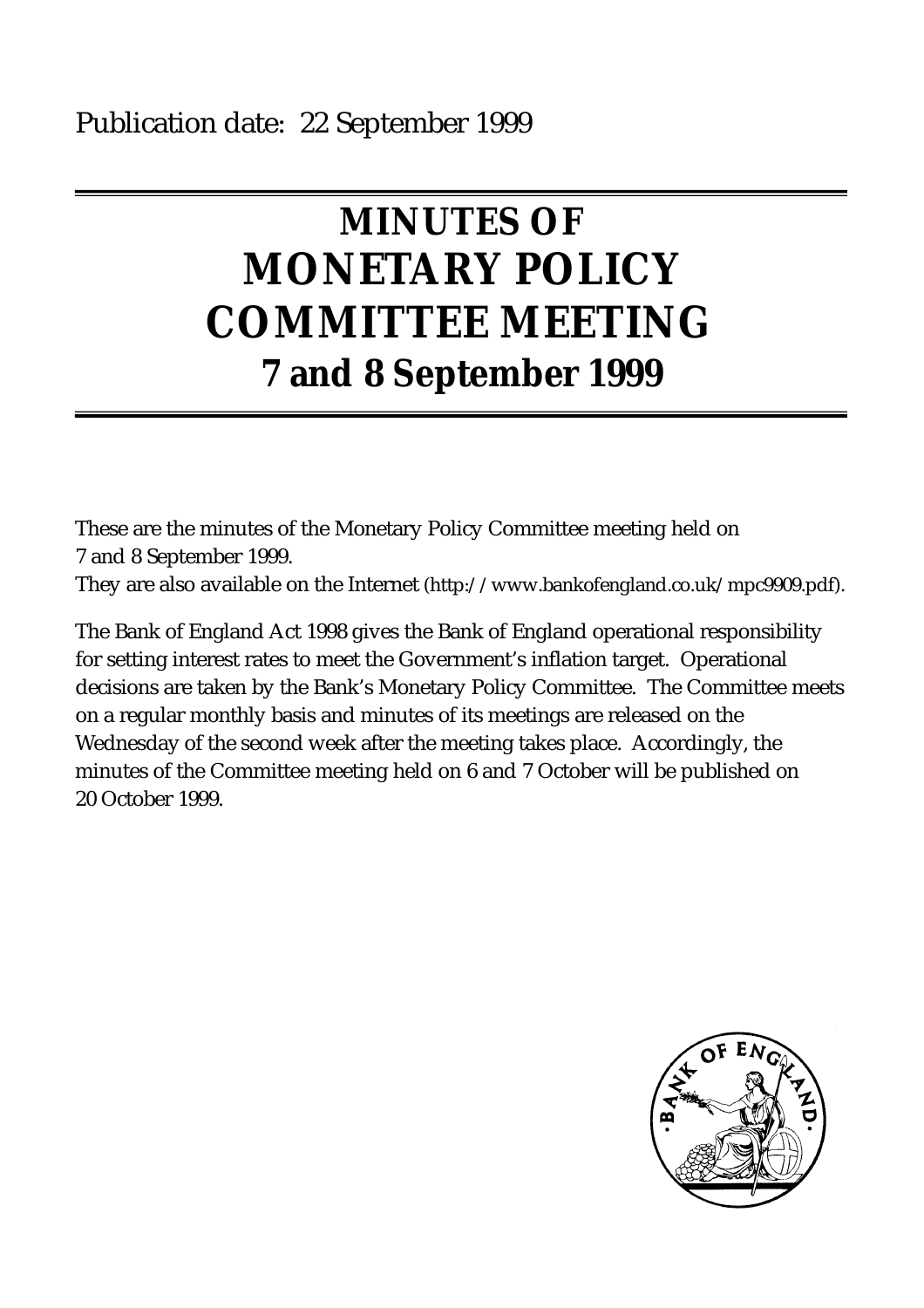## **MINUTES OF THE MONETARY POLICY COMMITTEE MEETING ON 7-8 SEPTEMBER 1999**

1 Before turning to its immediate policy decision, the Committee reviewed the world economy, monetary and financial conditions, demand and output, the labour market, and prices and costs.

## **The world economy**

2 The Committee discussed whether recent news might cause an upward revision to the projections for world activity and prices. In the United States, domestic demand was still strong, but had started to slow. Indeed, it was possible that US growth would be lower than assumed in the August *Inflation Report* projections. There were signs in the non-farm payroll data of slower employment growth. Final domestic demand had, however, slowed less sharply. There were also some signs of incipient inflationary pressures: some commodity prices had risen, hourly compensation had accelerated and there had been a pick-up in producer prices. The Federal Reserve had recently raised official interest rates by 0.25%.

3 Some of the activity data for the euro area were perhaps a little stronger than had been expected a month ago. They supported the strengthening recovery built into the forecast.

4 In Japan, there was evidence of a sharp fall in corporate investment in the second quarter. Despite this weakness, which was thought likely to be reflected in the forthcoming Q2 GDP release, other forecasters' projections for Japanese GDP growth in 1999 continued to be revised up. There was also a perception that the authorities would take further fiscal action if needed – as an insurance policy if the recovery faltered. There were signs that deflationary pressures might be easing – the rate of change of the core CPI was essentially flat.

5 The recovery in the rest of Asia had been stronger than had previously been expected, and activity in Brazil and Russia somewhat less weak; though offset to some extent by events in some smaller South American countries. But the environment continued to be fragile, with interest rate spreads remaining at high levels.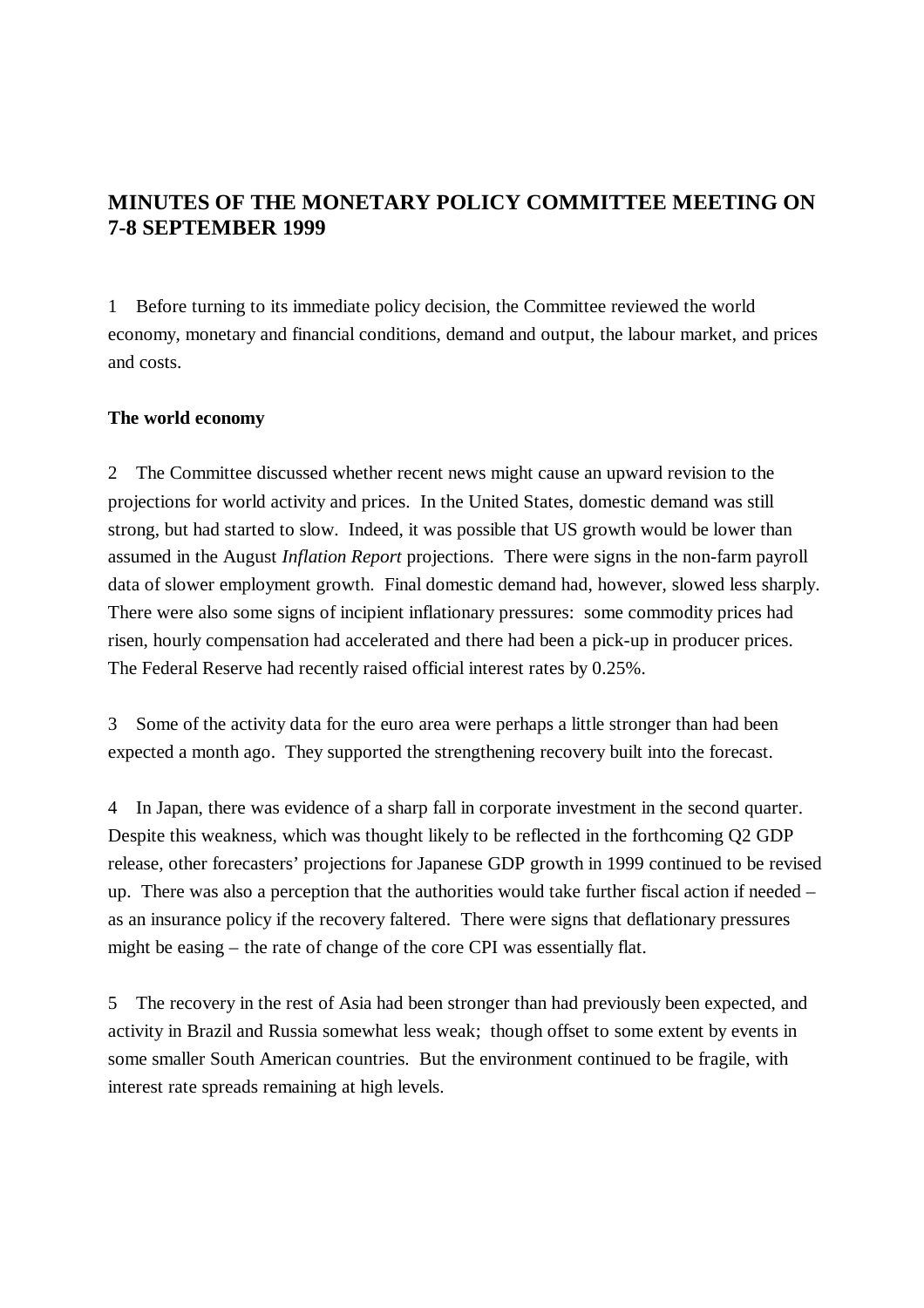6 One question was whether the likely pattern of trade balances in the major industrial countries would give rise to significant exchange rate movements. For example, would the growing US trade deficit lead to a depreciation of the dollar? It was possible that the markets might test the level of the yen against the dollar, with the yen rising and possibly taking the euro with it. Since one of the factors behind the recovery in confidence and activity in the euro area had been the depreciation of the exchange rate, such a move might risk a weaker outlook for the euro area. This in turn would have implications for the United Kingdom, though it would depend in part on what happened to sterling if the dollar depreciated against the yen and the euro. But the link between trade accounts and exchange rates was far from automatic.

7 The Committee noted that other forecasters' projections for world activity had generally continued to be revised up over the past few months, bringing them broadly into line with the Committee's August *Inflation Report* projections. Although the recent data might not point to a significantly stronger outlook for world activity than assumed in August, there were now signs that gave the Committee greater confidence in its projection of a robust recovery in world activity.

## **Monetary and financial conditions**

8 Broad money growth was now at its lowest since 1993. This was largely accounted for by falls in other financial corporations' (OFC) deposits, rather than changes to money holdings of households or non-financial corporations. The fall in money holdings of other financial corporations was also reflected in a fall in their bank borrowing - both sides of the balance sheet were shrinking. However, the sector was heterogeneous and there seemed to be no single explanation. Although there might be lags, the adjustment did not seem well correlated with a possible reduction in the appetite for risk following the events of last summer and autumn. Another possibility was that the recent falls in deposits were in part a reaction to heavy borrowing through bond markets in advance of the Millennium. In any event, the rapid rise in these deposits and loans in earlier years had been difficult to explain. Overall, the changes to OFC money balances were not well understood and warranted continued investigation. As in the past, the Committee judged that developments in OFC money holdings were likely to have little impact on inflation. As well as focusing on growth in non-OFC money, it was noted that Divisia money continued to grow at around 7%.

9 Narrow money had been growing at around 8%, and this seemed somewhat faster than could be explained entirely by earlier reductions in interest rates. The question was whether the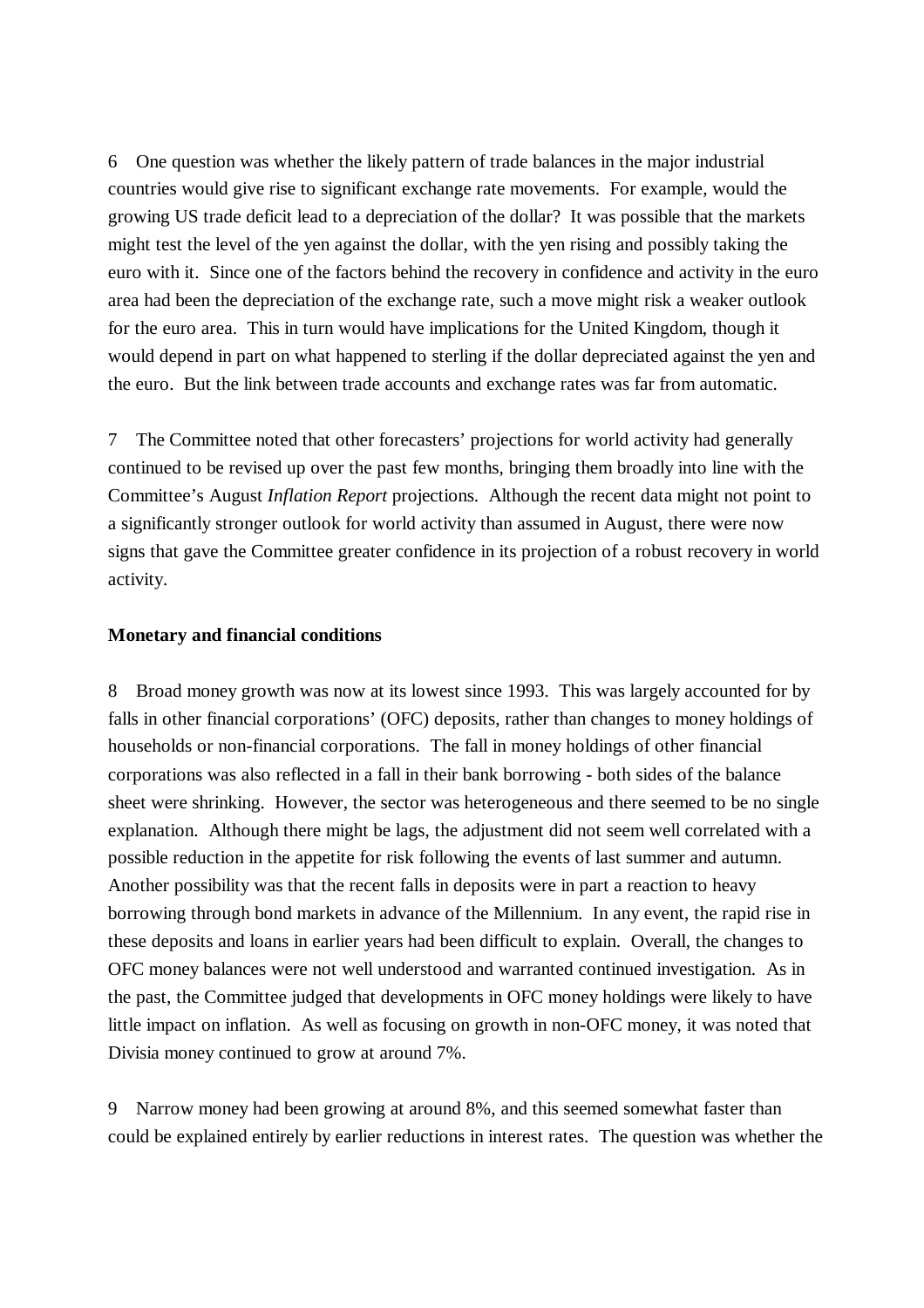signs were of faster growth than thought a month ago. Recent money growth probably presaged faster growth in consumer spending over the next few months, or was at least consistent with the pace of consumer spending growth that had already been seen.

10 Household credit growth had been strong, with short-run growth rates exceeding 8% on an annual basis. Estimates of mortgage equity withdrawal in Q2 were the highest since Q2 1991, but were considerably below the levels of the late 1980s. House prices had risen sharply again in August, and the annual rate of increase was now nearly 10% on both the Halifax and Nationwide measures. Although there remained many regional differences, it was no longer correct to describe the rise as being accounted for by a few isolated hot spots. It was difficult to estimate exactly how much the previous reductions in interest rates had fed through to house prices – some rise was to be expected despite the forthcoming abolition of tax relief on mortgage interest payments. For the recent rise in house prices to be accounted for by lower interest rates, people would need to have focused primarily on recent movements in short-term interest rates.

11 It was possible that the transmission mechanism was faster than previously thought, and that the recent rise in house prices simply reflected a more rapid adjustment to a new level following previous reductions in interest rates. But if it were not faster, then it was likely that there was more to come from previous reductions in interest rates, and that other factors had been responsible for the current rapid rate of increase. For example, employment had continued to grow – and with it labour income – and consumer confidence had increased.

12 The current level of the house price to average earnings ratio was only slightly above its long term average. Financial liberalisation probably raised the level of house prices through the 1980s, while the reduction in mortgage interest relief since the mid-1980s might have somewhat reduced the level of house prices. It was possible that the fall in the average level of nominal interest rates in recent years would, over time, lead to a rise in the house price to average earnings ratio. So it was difficult to know what the equilibrium house price to earnings ratio should be. Of more concern than the current level of house prices was the recent rate of increase. If the current rate of increase continued, the ratio would soon be well above the profile assumed in the August *Inflation Report*. There was also uncertainty about the size of the effect on domestic demand associated with the current strength of house prices and activity. As measured by indicators such as particulars delivered, activity was now stronger than at any time since the early 1990s. There remained a big stock of, as yet unused, mortgage approvals. Although the current state of the housing market was not like that reached in the late 1980s, the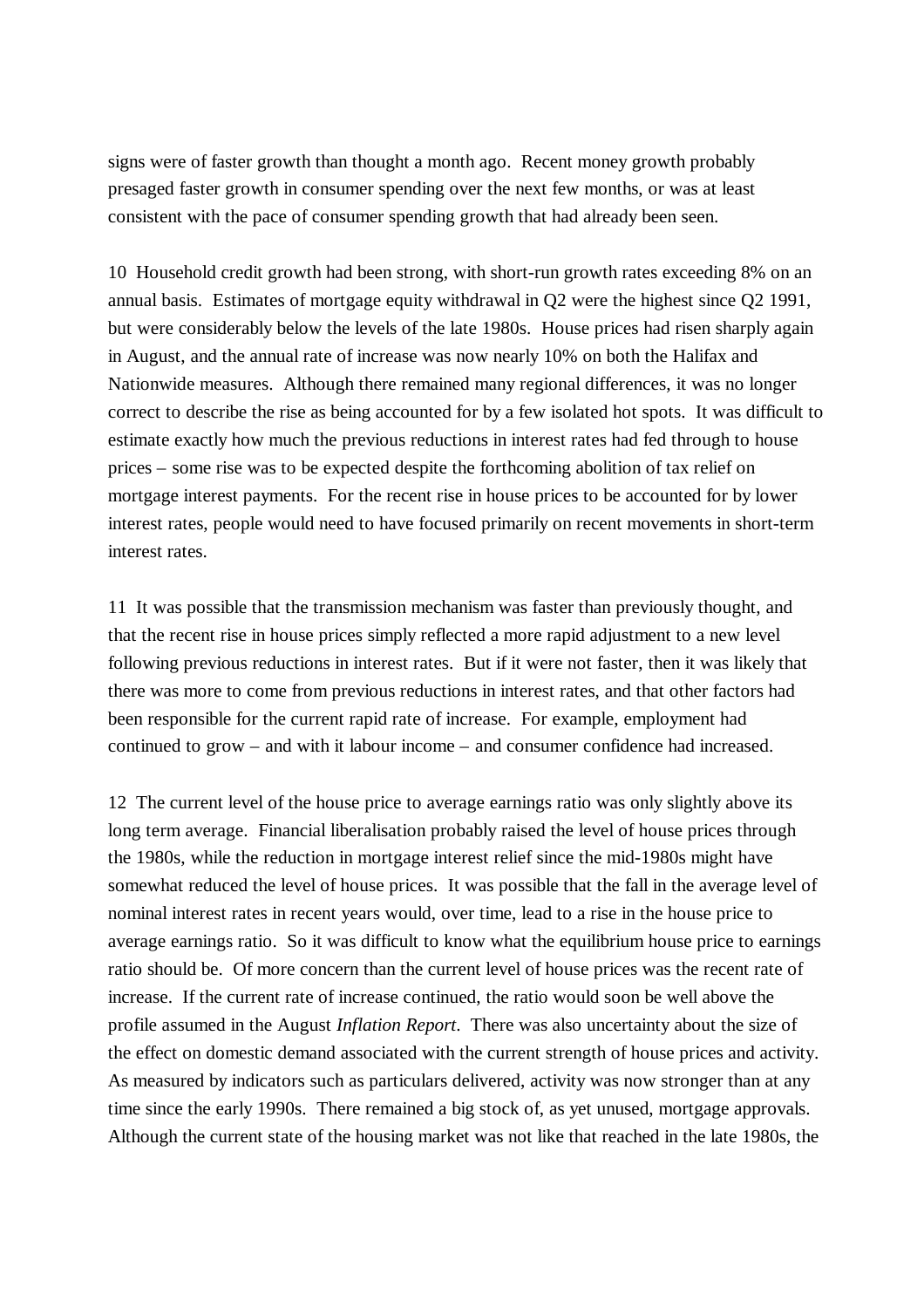recent indicators meant that the Committee's concern about the possible implications for inflation of housing market developments was rising.

13 Turning to other financial prices, the gilt yield curve was now sharply downward sloping at maturities of five years and beyond. It was likely that the level of long term interest rates partly reflected the effects of the minimum funding requirement. The sterling effective exchange rate index was very close to its level at the time of the August meeting.

## **Demand and output**

14 GDP growth had been unchanged from the preliminary estimate in Q2, at 0.5%. A breakdown of the expenditure components had now become available. Final domestic demand growth had turned out somewhat stronger than expected in the *Inflation Report* central projection. This was largely accounted for by stronger consumption growth. Part of this strength might be explained by the change in practice concerning new car registration dates this year, but the strength in consumption seemed more widespread than this. The latest indicators seemed to suggest that strong consumption growth had continued into the third quarter.

15 One possible explanation for stronger consumption was that there had been deeper than expected price discounting, reflecting the previous slowdown in activity after last summer. This might lead to an increase in the level of real consumption, but it did not necessarily imply that strong consumption growth would continue. There was, however, little direct evidence of deeper than expected discounting, although this would be consistent with the weaker than expected outturns for RPIX and the retail sales deflator. However, it was possible that as the economy recovered any such discounting would be reversed. In that case the time profile of profit margins would be a little different from what had been expected in August, so there would be only a temporarily depressing effect on inflation. There was little direct evidence available on the behaviour of profit margins across the economy, so it was particularly difficult to distinguish between these two possibilities.

16 Inventories had made a much larger negative contribution to GDP growth than had been expected a month ago. That seemed consistent with the stronger outturn for consumption, and might indicate an involuntary reduction in stocks. However, the survey data from the CBI and CIPS had shown few signs of a substantial involuntary reduction. If the reduction in inventories had been in response to stronger than expected consumer demand, then the implication might be stronger demand and output growth through the second half of the year than assumed in the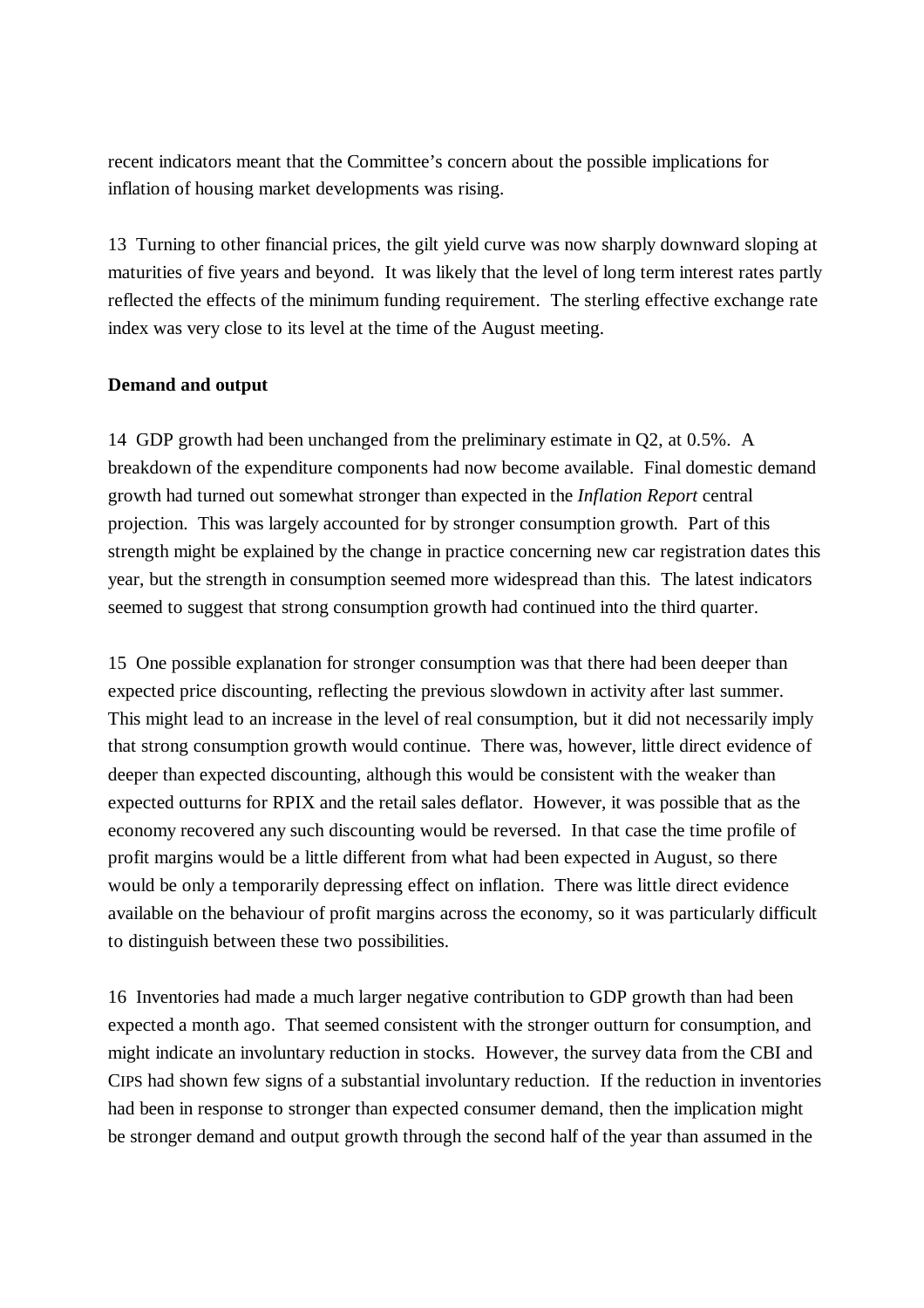central projection of the August *Inflation Report*. Although there was uncertainty about the appropriate level of the stock-output ratio, it seemed likely that the larger than expected negative contribution in Q2 reduced the risk of significant destocking in the future.

17 Although consumption had turned out stronger than expected, this had been offset to some extent by weaker investment. Public sector investment was continuing to undershoot spending plans, although this should be made up either later this year or in future years and in any event was a fairly small percentage of total investment. Most of the investment weakness was in private business investment, especially in the manufacturing and distribution sectors. There was a possibility of a Millennium-related slowdown in investment growth and the Bank's regional Agents had found some evidence of a 'Millennium pause' in IT-related investment.

18 Net trade had made a slightly stronger contribution to Q2 growth than had been expected at the time of the August meeting. This reflected weaker than expected imports and somewhat stronger exports. It was difficult to read too much into these figures given their volatility from quarter to quarter.

19 Surveys seemed to be pointing to a slight rise in the quarterly growth rate of GDP in the third quarter, which was consistent with the central projection in the August *Inflation Report*. But the current annualised rate of growth of final domestic demand of around 4½% was unsustainable. It was noted, however, that the growth of nominal domestic demand had, slowed in recent quarters. At some point final domestic demand would have to moderate to allow room for an improvement in the external environment feeding through to net trade.

## **Labour market**

20 Employment growth had continued to slow, but unemployment was still falling. The Labour Force Survey measure of unemployment had now reached its lowest rate since the series started, at 6.0%, while the claimant count had fallen to its lowest level since 1980. The FRES survey pointed to increasing shortages of permanent and temporary staff in August. The Bank's regional Agents had also noted tightness returning even in some lower skilled areas. But not all the quantity indicators pointed to greater tightness. It was noted that there had been a reversal in the path of inactivity, which had risen in Q2.

21 The latest earnings figures had been difficult to interpret. The Average Earnings Index (AEI) had shown a marked pick up to 5.2% in June compared with 4.1% in May and 4.0% in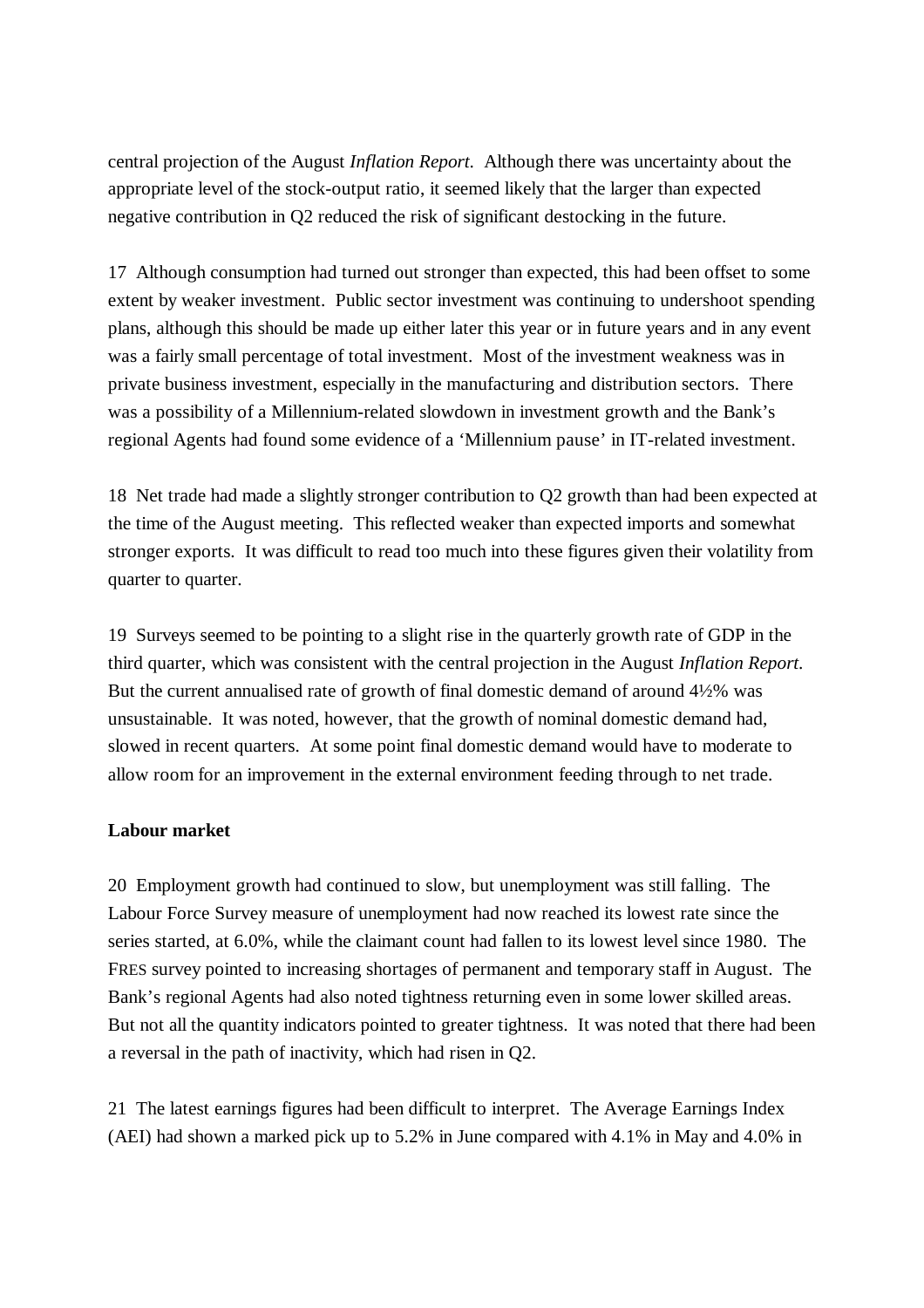April, with the three-month headline rate consequently at 4.4% in June. The latest outturn for the AEI meant that earnings growth had turned out somewhat higher than the starting point used in the August inflation projections. That need have little consequence for inflation looking forward, unless the recent outturn affected the view of the future profile for earnings. It was noted that the Committee's best collective judgment of the central projection for earnings growth made at the time of the August *Inflation Report* was now towards the bottom end of the range of other forecasters.

22 It was difficult to know what was the underlying trend in earnings growth. The higher June figure was influenced by bonuses. But the change in the ONS form for the reporting of bonuses earlier this year meant that an unaffected year-on-year comparison would not be available until early next year. By contrast with the AEI, the Reward index had shown earnings growth continuing to slow. Settlements also continued to fall gently on the twelve-month employment-weighted measure, to around 3½% in July. However, after allowing for changes in inflation expectations, real settlements and earnings growth had probably continued to increase.

## **Prices and costs**

23 Turning to prices and costs, some input prices were now moderately stronger, while output and retail prices remained weak. RPIX, for the fourth consecutive month, had been below the target.

24 The Brent oil price had averaged over \$20 per barrel in August, and was well above \$21 by the time of the meeting. That compared with an assumption of \$17 for the price over the next two years, which was the best collective judgment in the August *Inflation Report,* although some members had opted for a higher assumption of \$19 in August. The forward price was somewhat below the spot price, but had continued to be well above \$17. However, the forward price had not typically been a good predictor of the future spot price. If the oil price remained at its current level it would imply higher retail prices than incorporated in the August projections.

25 The Bank's commodity price index had recently been reweighted and this had led to a slight reduction in the level of the index. The reweighted index, like the old, showed an increase in commodity prices over recent months. Commodity prices rose again in July on both the aggregate and non-oil indices.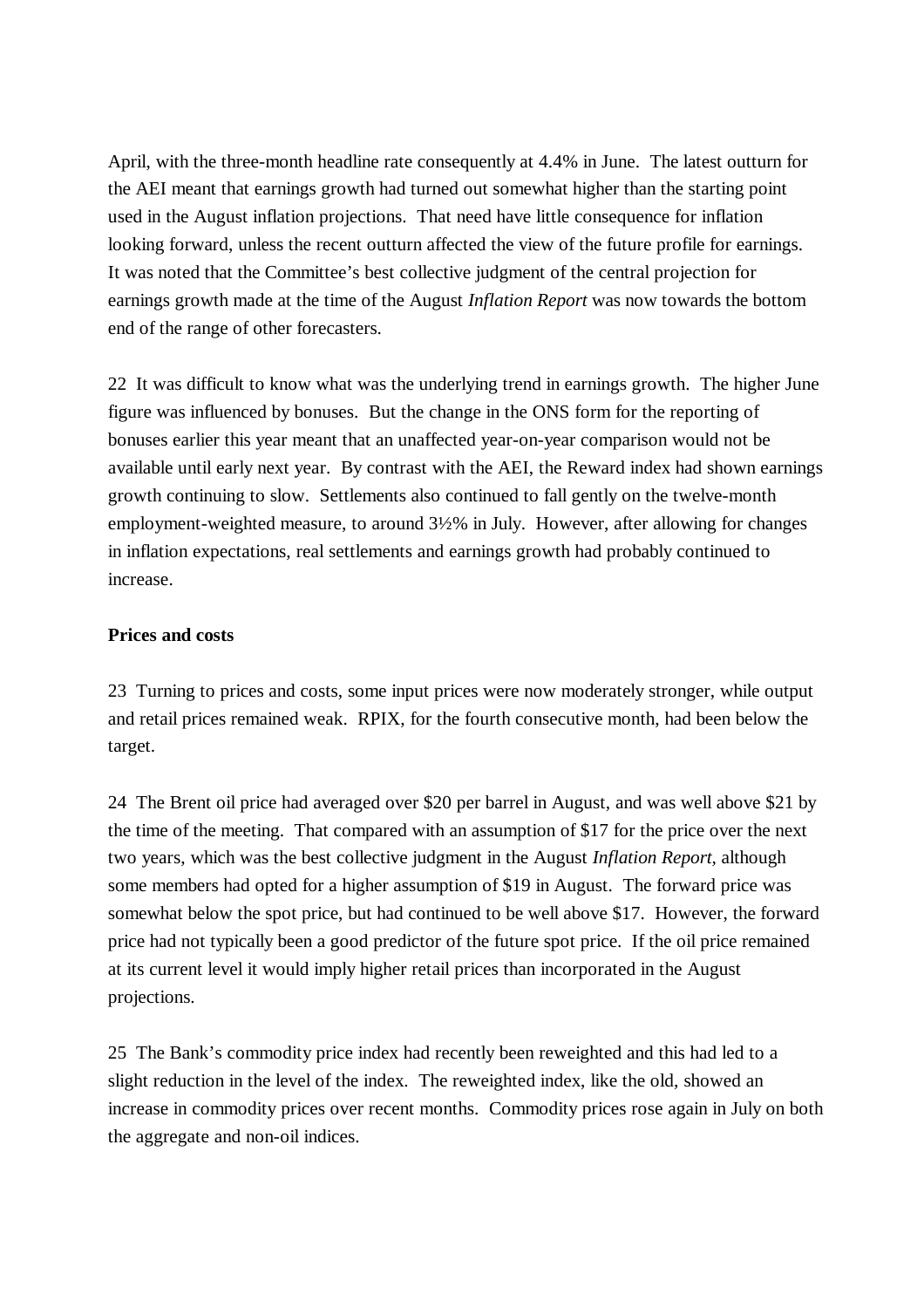26 Manufacturing input prices were now rising in annual terms for the first time since 1996, as the downward pressure from sterling's past appreciation and falling world commodity prices had largely worn off. Manufacturing output prices had also been rising gently, but were still falling after stripping out food, beverages, tobacco and petroleum. The rate of increase of the GDP deflator had turned out at historically low levels in Q2, at 1.5%. Retail price inflation excluding mortgage interest payments had been constant at 2.2% in July, a little below the rate in the central projection. The headline inflation rate had fallen further to 1.3%, its lowest rate since 1993. These recent low inflation outturns could have some effect on inflation expectations going forward, but it was unclear how much or how long-lasting they would be.

27 There was a risk that commodity prices might turn out higher than assumed a month ago if world demand strengthened and if the rise in the oil price was sustained. In addition, some of the unexpected weakness in retail price inflation over the past few months had been accounted for by seasonal food prices, which were hard to predict. However, the prospect of increasing competition, for example in food retailing, might work to reduce the price level. There were also prospective regulatory effects in the water and electricity industries. Overall, there seemed no strong reasons for changing the general shape of the short-term saucer-shaped projection for inflation made at the time of the August meeting.

#### **Other considerations**

28 There had been some discussion outside the Bank of whether, in the run-up to the end of the year, concern about Y2K problems would impose a constraint on monetary policy authorities adjusting interest rates. This debate seemed to be more widespread in the press than in the financial markets, whose main focus remained on the provision of liquidity. The Committee could see no reason why this should constrain UK monetary policy setting, and monetary policy would continue to be set, on the basis of the news from month to month, with a view to achieving the inflation target.

29 The Committee noted that the markets were attaching a low probability to a change in interest rates this month. In that context, the Committee discussed the pros and cons of moving interest rates by less than 25 basis points. Smaller changes might signal, in appropriate circumstances, the Committee's concern with the outlook for inflation, but with less of an effect on the exchange rate. Continuing the practice of changing interest rates in units of 25 basis points might make it increasingly difficult ever to change that practice. But a smaller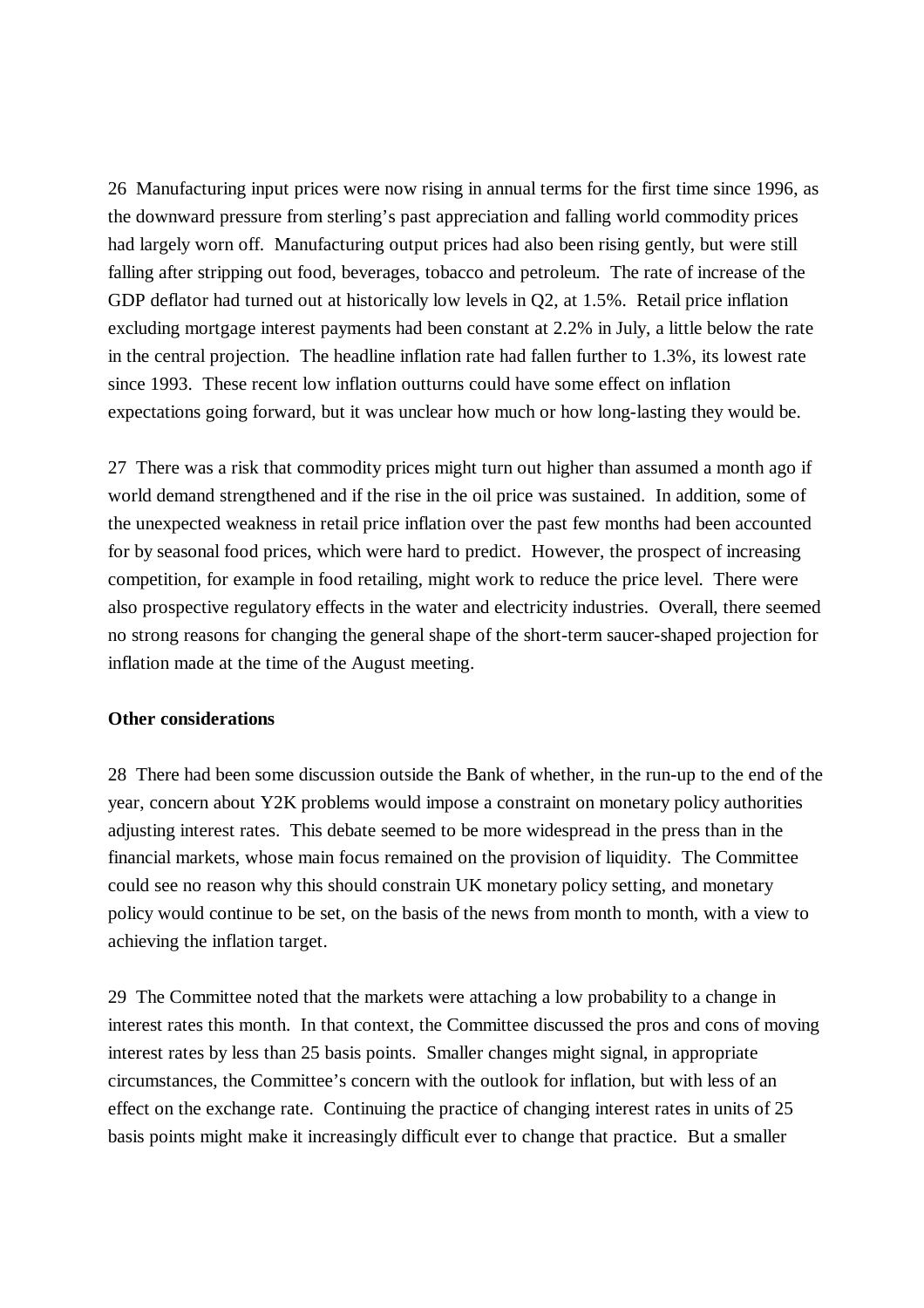change in interest rates might be seen as excessive fine-tuning. Markets might also expect that a further move in interest rates would follow such a small change.

## **The immediate policy decision**

30 In focusing on the data it was difficult to see many indicators, at least on the output side, that were not generally stronger than they appeared a month ago. The question was the extent to which these data affected members' forecasts and how they judged the relationship between output and inflation in the medium term.

31 Some members preferred no change in interest rates this month. In August they had favoured a lower central projection than the best collective judgment shown in the *Inflation Report* fan chart. On one view, there had been little news since then to alter this judgment. The international situation was developing much as expected, though perhaps a bit weaker in the US and stronger in Japan. UK output growth was recovering, but was still growing below trend, investment was weak and manufacturing output had not even recovered to its level of a year ago. Furthermore, RPIX remained below target and broader price measures such as the deflators for retail prices, for consumption and for GDP were all lower than expectations or recent history. This supported the view that competitive pressures on prices and margins were exerting a stronger downward pressure on inflation, even during conditions of robust domestic demand, than in the past. The recent rise in house prices was unlikely to develop into the type of consumption boom seen in the late 1980s, given the overheated position of the economy then and the stimulus to housing from financial liberalisation and fiscal changes. On this view to raise interest rates now would be premature, and could have adverse effects on the exchange rate and thus damage the recovery in growth that was necessary to return inflation to target.

32 A second view among those favouring no change this month was that the news on the month had probably shifted the central projection up a little towards August's best collective judgment, primarily because of stronger labour market data and the change in tone of the Agents' reports. The risks of higher inflation from the effect of the strong housing market on domestic demand had also increased. But against this there was an argument that sterling might be stronger than assumed in August. The possibility of growth surprises in the UK relative to overseas might now imply some additional upward risk to sterling, even relative to the random walk convention. Business confidence was still fragile. A rate rise would probably be associated with a larger-than-normal appreciation of sterling. It would therefore be preferable to wait to give growth a chance to get established. In recent years, the US had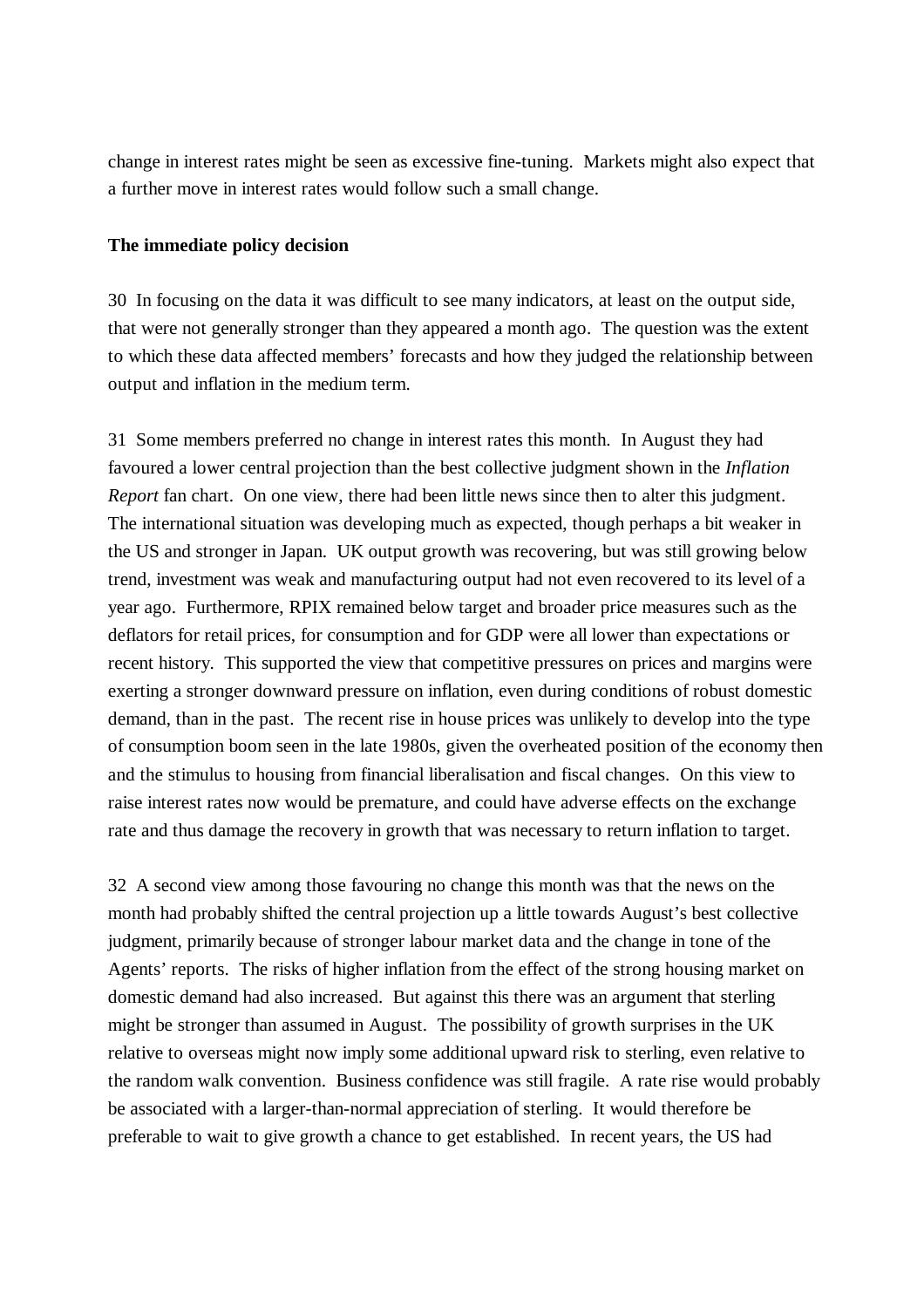experienced high rates of GDP growth and a significant rate of appreciation in the stock market, without it yet leading to the higher CPI inflation that might have been expected from standard historical relationships. It might therefore be inappropriate to assume that the higher GDP growth and increase in house prices that we were seeing in the UK would necessarily lead to as much of an increase in RPIX inflation as was predicted by historical relationships. The saucer-shaped inflation projection, and the fact that forward-looking indicators of output prices were still benign, allowed time to see how the activity-price relationship was evolving before contemplating any action.

33 A majority of members favoured an increase in interest rates of 25 basis points this month, although one of them saw some attractions in a smaller increase. Various arguments were identified for a rise. Since the August meeting, new data showed that the pace of final domestic demand growth in 1999 Q2 was faster than expected. The current pace of final domestic demand growth could not be sustained indefinitely, and action would be needed to restrain that growth in order to meet the inflation target in the medium term. Consumption growth, together with the fall in inventories, probably indicated faster demand and output growth than previously expected in the second half of the year. The recent strength of the housing market and associated credit data were reasons to believe that consumption growth would remain strong. Growth in narrow money had continued to pick up and the labour market had continued to tighten, with the tone of reports from the Agents on conditions in the labour market reflecting this. Real wages had continued to grow increasingly strongly on most measures. It was recognised that an increase in interest rates now carried some risks. It might damage consumer and business confidence. Given that there was little expectation of an interest rate rise in the markets, there could be a further appreciation of sterling, which would tend to depress further activity in the tradable sectors of the economy. The saucer-shaped projection for inflation provided some time to see how some of the puzzles about the short-run trade-off between nominal and real variables might be resolved. But there was an argument for an early increase in interest rates because there was merit in seeking to adjust expectations now rather than later, when more might otherwise need to be done to have the same effect in slowing domestic demand in order to achieve the inflation target.

34 Of those Committee members favouring an increase, some had taken the view in August that prospective inflation was likely to be somewhat stronger than the profile in the *Inflation Report* fan chart. The news over the past month – including developments in the oil price, consumer demand, the housing market and the labour market – had together further strengthened the medium-term inflation outlook. In the absence of compelling tactical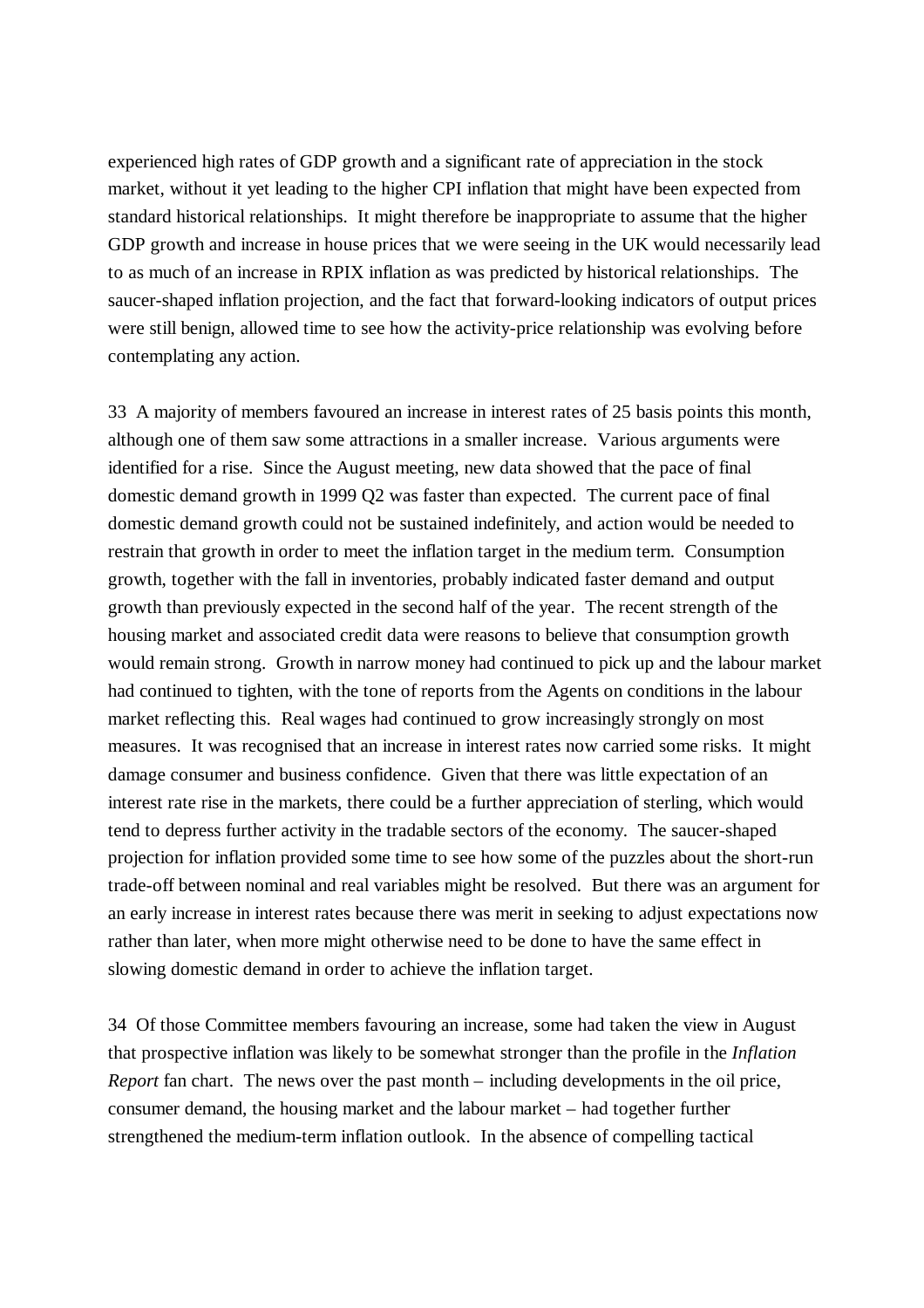considerations to the contrary, these members shared the view that a 25 basis point increase in interest rates was needed now to keep prospective inflation in line with the target.

35 The Governor invited members of the Committee to vote on the proposition that the Bank's repo rate be increased by 25 basis points to 5.25%. Seven members of the Committee (the Governor, Mervyn King, David Clementi, Willem Buiter, Charles Goodhart, Ian Plenderleith and John Vickers) voted for the proposition. DeAnne Julius and Sushil Wadhwani voted against, preferring to maintain interest rates at 5.0%.

36 The following members were present:

Eddie George, Governor Mervyn King, Deputy Governor responsible for monetary policy David Clementi, Deputy Governor responsible for financial stability Willem Buiter Charles Goodhart DeAnne Julius Ian Plenderleith John Vickers Sushil Wadhwani

Gus O'Donnell was present as the Treasury representative.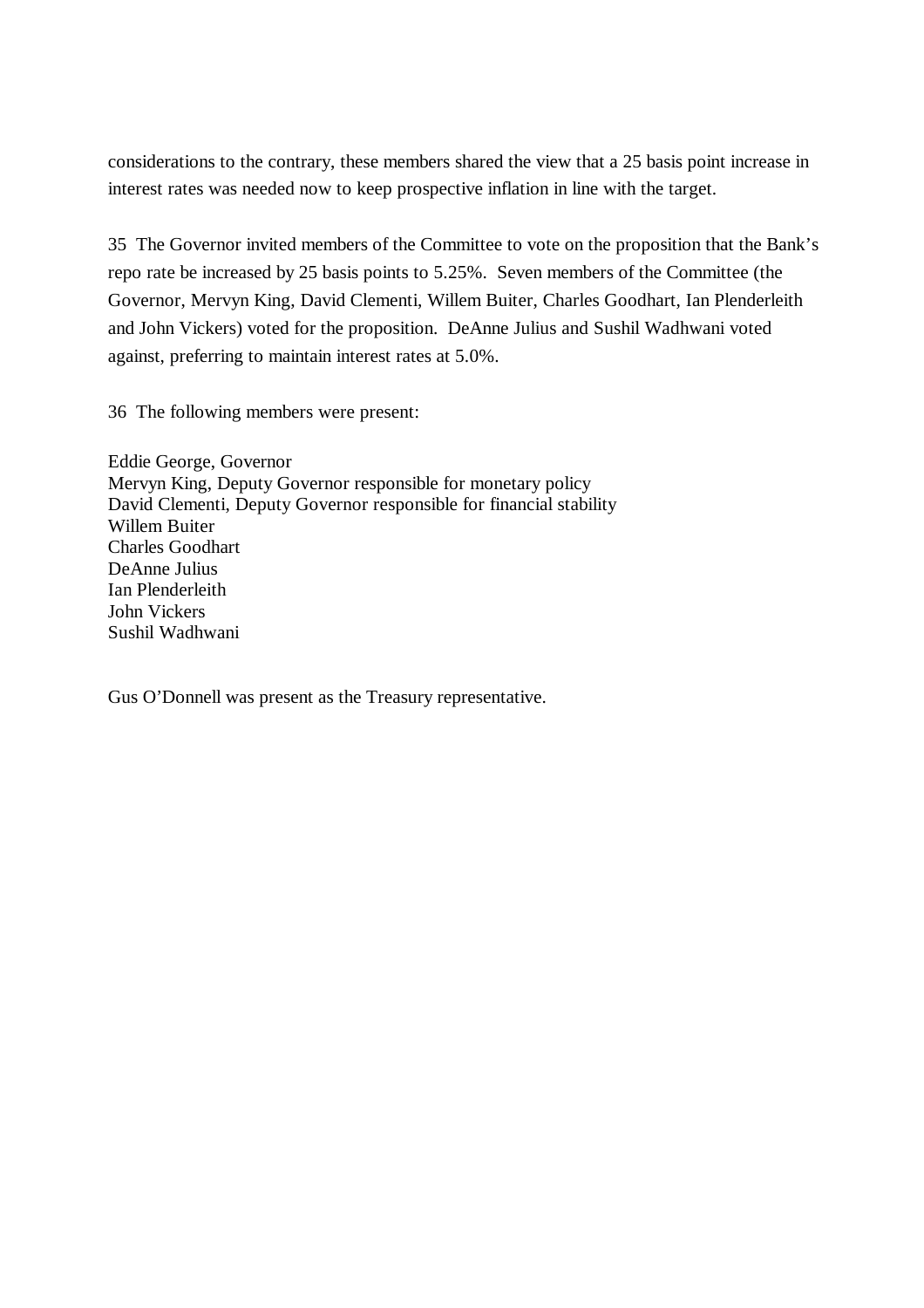#### **ANNEX: SUMMARY OF DATA PRESENTED BY BANK STAFF**

A1 This Annex summarises the analysis presented by the Bank staff to the Monetary Policy Committee on 3 September, in advance of its meeting on 7-8 September 1999. At the start of the Committee meeting itself, members were made aware of information that had subsequently become available, and that information is included in the Annex.

#### **I The international economy**

A2 The US outlook had remained robust, despite a slowdown in GDP growth in Q2. Forward-looking indicators for the euro area had picked up, and there were signs of a more stable outlook in Japan. Growth projections for Asia and Brazil had been revised upward.

A3 In the United States, the Federal Open Market Committee had raised both the federal funds target rate and the discount rate by 25 basis points, to 5.25% and 4.75% respectively on 24 August, but had maintained a neutral stance on the outlook for policy in the near term. The preliminary estimate of quarterly GDP growth in Q2 had been revised down to 0.4%, though final domestic demand growth had remained robust, as reflected by a further widening of the trade deficit in June. The three-month on three-month growth rate of retail sales had fallen to 1.5% in July, and consumer confidence had fallen in August, though it remained strong. The outlook for industrial activity had improved, with both production and durable goods orders strengthening and industrial confidence remaining robust. The business inventories to sales ratio had fallen to an historically low level. Quantities data had suggested that the labour market remained tight, but evidence of rising labour cost pressures had been mixed. In Q2, hourly labour compensation growth had risen, and productivity growth had fallen. Annual average hourly earnings growth had fallen in August. Consumer price inflation had remained subdued, though there had been some evidence of higher pressures on producer prices.

A4 French preliminary GDP had risen by 0.6% in Q2. Industrial production data had pointed to weak GDP growth in Q2 in Germany and Italy. But industrial confidence in the euro area had risen in July, with the west German IFO index rising for the third consecutive month. In both Germany and Italy, domestic orders had been recovering, and foreign orders had improved. And, for the euro area as a whole, export expectations had risen. Euro-area consumer confidence had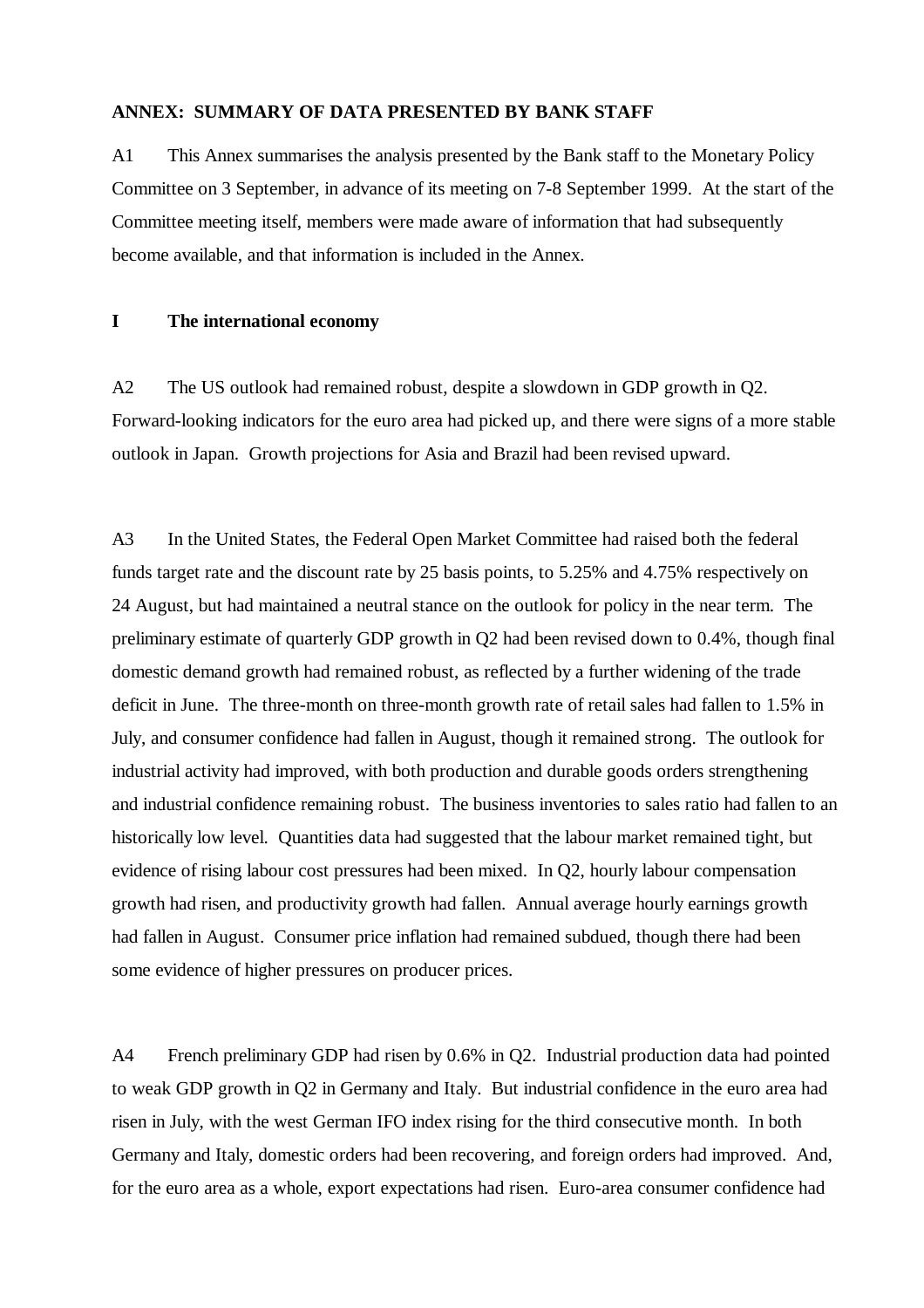rebounded in July, reflecting an improvement in expectations of the future general economic situation. Annual M3 growth had remained not far from the European Central Bank's reference value of 4.5%. Credit growth had moderated somewhat but remained strong, rising at an average twelve-month growth rate of 10.5% during May to July. Euro-area consumer price inflation had risen to 1.1% in July from 0.9% in June, mainly due to food and energy price rises.

A5 Japanese economic data had, for the most part, been weak during the month, though the outlook appeared to be stabilising. The Ministry of International Trade and Investment's GDP proxy measure had fallen by 0.4% in Q2 after a 1.3% rise in Q1 (the official measure of GDP had risen by 2.0% in Q1, after a 0.1 percentage point upwards revision). The Ministry of Finance's capital spending survey had shown a 13.4% fall in corporate investment on a year earlier in Q2. Construction orders by both the private and public sector had weakened. Consumer confidence had fallen in Q2, though it remained higher than in 1998. Household spending had risen by 0.7% in July, but this had failed to reverse the 2.3% decline in June. The outlook for consumption remained constrained by continued falls in employment. Inventory levels had fallen to their lowest level since 1991, suggesting that inventory adjustment might be nearing completion, and increasing the likelihood that industrial production would rise in Q3. There had been evidence that deflationary forces might be diminishing: base money growth had risen, and the annual rate of domestic wholesale price deflation had fallen.

A6 In the financial markets, the yen had appreciated over the month, by around 3% against the dollar and 5% against the euro. The Nikkei-225 index had been little changed over the month, despite continued net foreign purchases of Japanese assets. In contrast, equity prices had increased in the euro area. US bond yields had been little changed over the month. Swap spreads (and to a lesser extent corporate spreads) over Treasury bond yields had risen in recent months, though it seemed likely that at least part of this rise reflected factors other than a rise in perceived credit risk. Spreads on government bonds in emerging markets had been little changed since the August MPC meeting.

## **II Monetary and financial conditions**

A7 Narrow money growth had remained robust. The twelve-month growth rate of notes and coin, after adjusting for the introduction of the new 50 pence and £2 coins, had risen to 7.7% in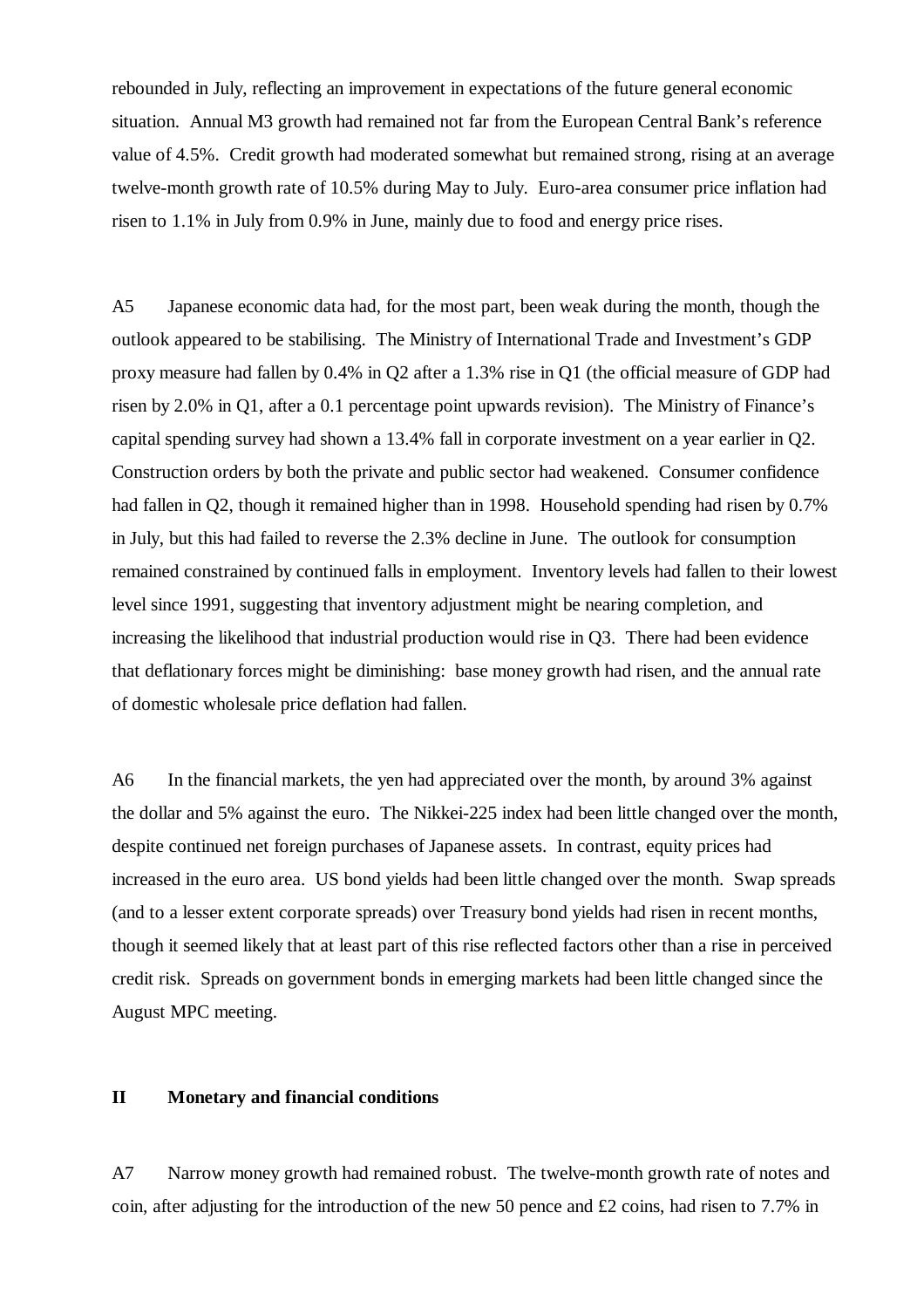August. The three-month and six-month annualised growth rates had remained high, at 8.2% and 8.0% respectively.

A8 M4 had fallen by £3.3 billion (0.4%) in July, and the annual rate of growth had slowed to 3.6%, its lowest since October 1993. M4 lending (excluding securitisations) had also been weak in July, with the annual rate of growth falling to 6.6%. The slowdown in both M4 and M4 lending had mainly been accounted for by other financial corporations (OFCs), though private non-financial corporations' (PNFCs) M4 deposits and borrowing had also been weak. OFCs' M4 deposits had fallen by £6.3 billion in July and the annual rate of growth had become negative (-5.6%) for the first time since 1992 Q1. Lending to OFCs had also fallen sharply in July, by £3.3 billion (1.7%). PNFCs' M4 deposits had fallen by £0.1 billion (0.1%) in July, and lending to PNFCs had fallen by £0.1 billion. However, while PNFCs had repaid sterling bank borrowing in each of the last three months, their total borrowing, including capital issues and foreign currency borrowing as well as domestic currency borrowing from banks, had increased in 1999 relative to 1998.

A9 The M4 deposits of the household sector had risen by £3.1 billion (0.6%) in July, and M4 lending to households (excluding securitisations) had risen by £4.3 billion  $(0.8\%)$ . The annual growth rate of M4 lending to households had risen to 8.2%, its highest rate since 1991 Q4. This had reflected the strength both of the housing market and of total lending for consumption (defined as unsecured lending plus mortgage equity withdrawal). The monthly flow of total lending secured on dwellings had risen to £3.4 billion, compared with an average of £2.8 billion in the first half of 1999. Monthly consumer credit growth had been 1.2% in July, resulting in an increase of 14.5% on a year earlier. According to provisional Bank estimates, mortgage equity withdrawal had increased sharply in Q2 to around £2.5 billion from £0.8 billion in Q1. On the basis of these estimates, total lending for consumption had been the largest in real terms since 1990 Q1.

A10 Interest rate expectations implied by longer-dated short-sterling futures contracts had fallen by around 10 basis points since the previous MPC meeting, though they had been volatile over the month. Medium and longer-term nominal forward rates had risen by around 10-25 basis points.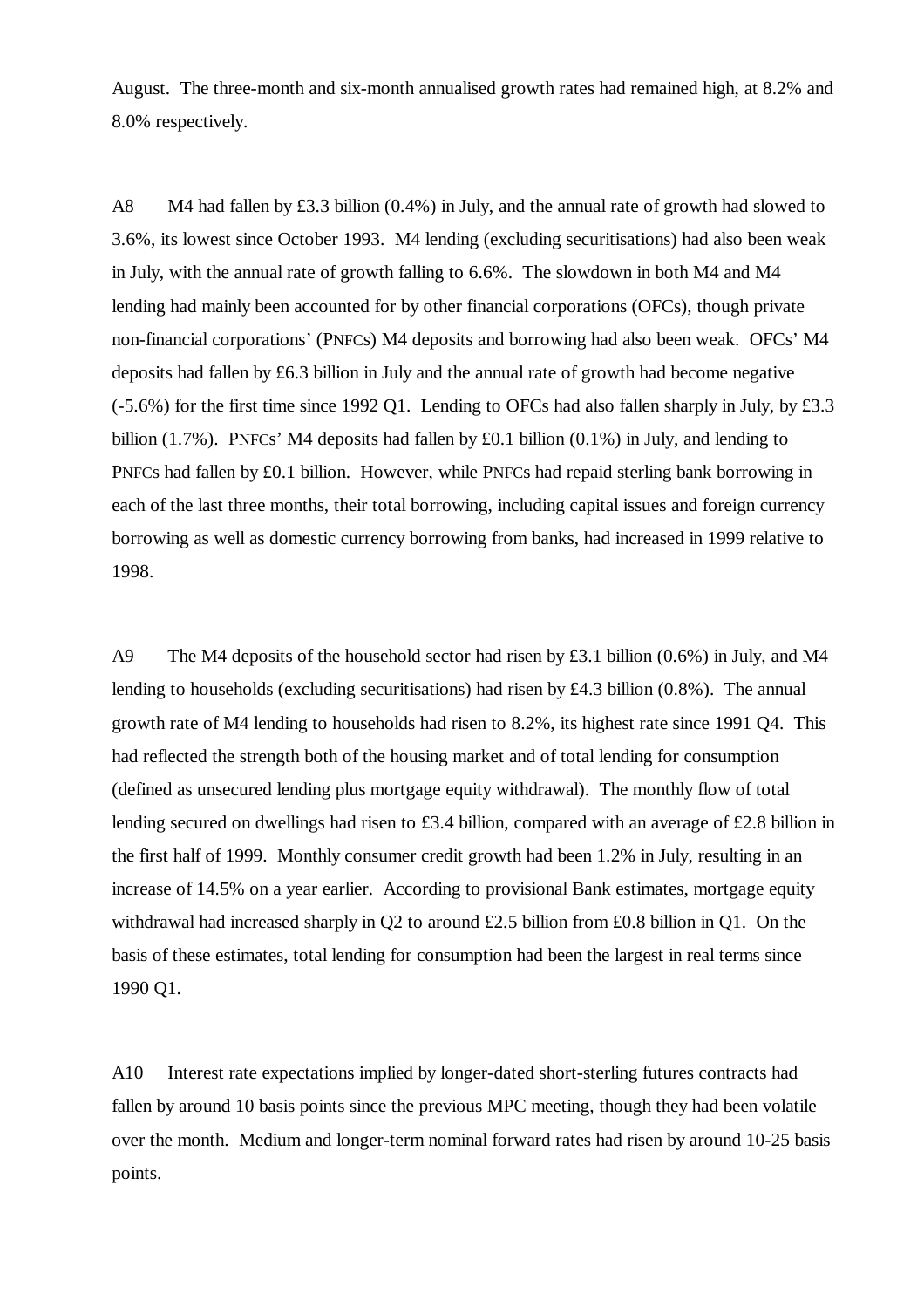A11 UK swap spreads had risen in August. The ten-year swap spread had risen to around 0.9 percentage points, close to its highest rate since October 1998. However, corporate bond spreads had increased only marginally and were well below October 1998 levels.

A12 Real interest rates derived from the index-linked gilt market had risen by around 25 basis points since the previous MPC meeting, to just over 2%. A measure of the expected real interest rate in the year 2000, constructed using the Merrill Lynch survey of fund managers' inflation expectations, had risen by 40 basis points, to 3.8%, between the beginning of July and the beginning of August. Survey-based measures of inflation expectations had been broadly unchanged in August.

A13 The FT-SE All-Share index had risen by 1.5%, to 2975, since the August MPC meeting. Small-capitalisation stocks had continued to outperform the FT-SE 100. The sterling effective index had fallen by 0.1% since the August MPC meeting, to 103.2. Sterling had fallen by 1.0% against the dollar and had risen by 0.6% against the euro.

## **III Demand and output**

A14 Quarterly GDP growth at constant market prices had been unrevised, at 0.5% in Q2. The annual growth rate had also been unchanged at 1.2%.

A15 Manufacturing output had grown by 0.3% in Q2, the first rise since 1998 Q2, but the level of output had still been more than 1% lower than a year earlier, and had fallen by 0.2% in June. Construction output had grown by 0.7% in Q2, but had still only been 0.5% above its level a year earlier. The weakness of the official construction data relative to the strength of the survey evidence had been a puzzle. Services output had grown by 0.4% in Q2, revised down from 0.5% in the first release, with annual growth at 2.3%, the lowest rate since 1992 Q4. Within services, the output of the distribution, hotel and catering, and business and finance sectors had been weak. But there had been continuing strength in transport and communications, mainly due to telecommunications.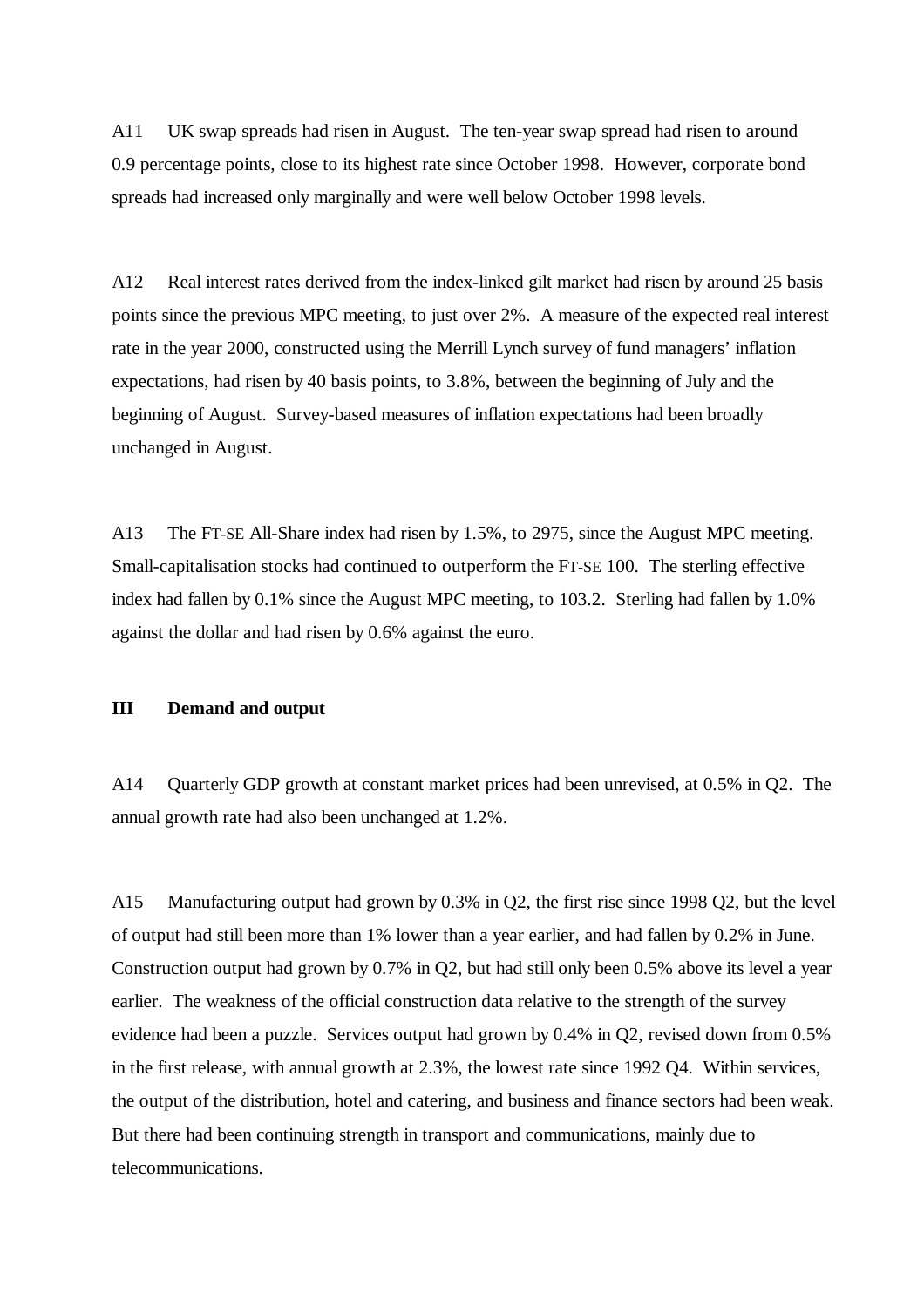A16 The expenditure breakdown of GDP had shown domestic demand growing by 0.3% in Q2, but changes in inventories had reduced growth by 0.8 percentage points. Growth in final domestic demand had been strong at 1%.

A17 Consumers' expenditure had grown by 1.3% in 1999 Q2, and annual growth had been 4%. Consumer confidence had risen further in Q2, and income and wealth had been robust. A breakdown of consumption growth had not yet been published, but retail sales had grown by 0.9% in Q2, and utilities output had risen by 1.4%. Within retail sales, household goods had been the fastest growing sector, possibly related to the pick-up in housing activity. The data had appeared to suggest a rise in the demand for cars, but caution was required because the pattern of spending on cars had been heavily affected by the changes to registration dates. New private car registrations had increased by 21% in Q2 on a year earlier. The Society of Motor Manufacturers and Traders had said that demand had been stronger than expected so far in 1999, partly stimulated by deals and incentives, but they still expected registrations for 1999 as a whole to be similar to those in 1998.

A18 Total investment had grown by 0.4% in Q2. Business investment had fallen by 0.7%, but had remained 10.1% higher than a year earlier. Within this, manufacturing investment had fallen by 4.2% and service sector investment had fallen by 0.3%. The corporate operating surplus had risen by 1.3% in Q2, but had fallen by 9.5% on a year earlier.

A19 Including the alignment adjustment, inventories had fallen by £1.8 billion in Q2, led by manufacturing and other industries. It had not been clear whether the decline in manufacturing stocks had been voluntary. The 1998 H2 rise in stocks had been more than unwound in 1999 H1. The Confederation of British Industry (CBI) quarterly survey in July had indicated a fall in stocks, with a balance of –20 reporting a rise in finished goods stocks, the lowest since 1991 Q4. The CBI monthly survey had reported that stocks were still more than adequate.

A20 Net trade had contributed 0.2 percentage points to GDP growth in Q2, the first positive contribution since 1997 Q3. Total exports had grown by 0.6%. The 1.1% rise in exports of goods had been more than accounted for by growth in exports to non-EU countries; exports to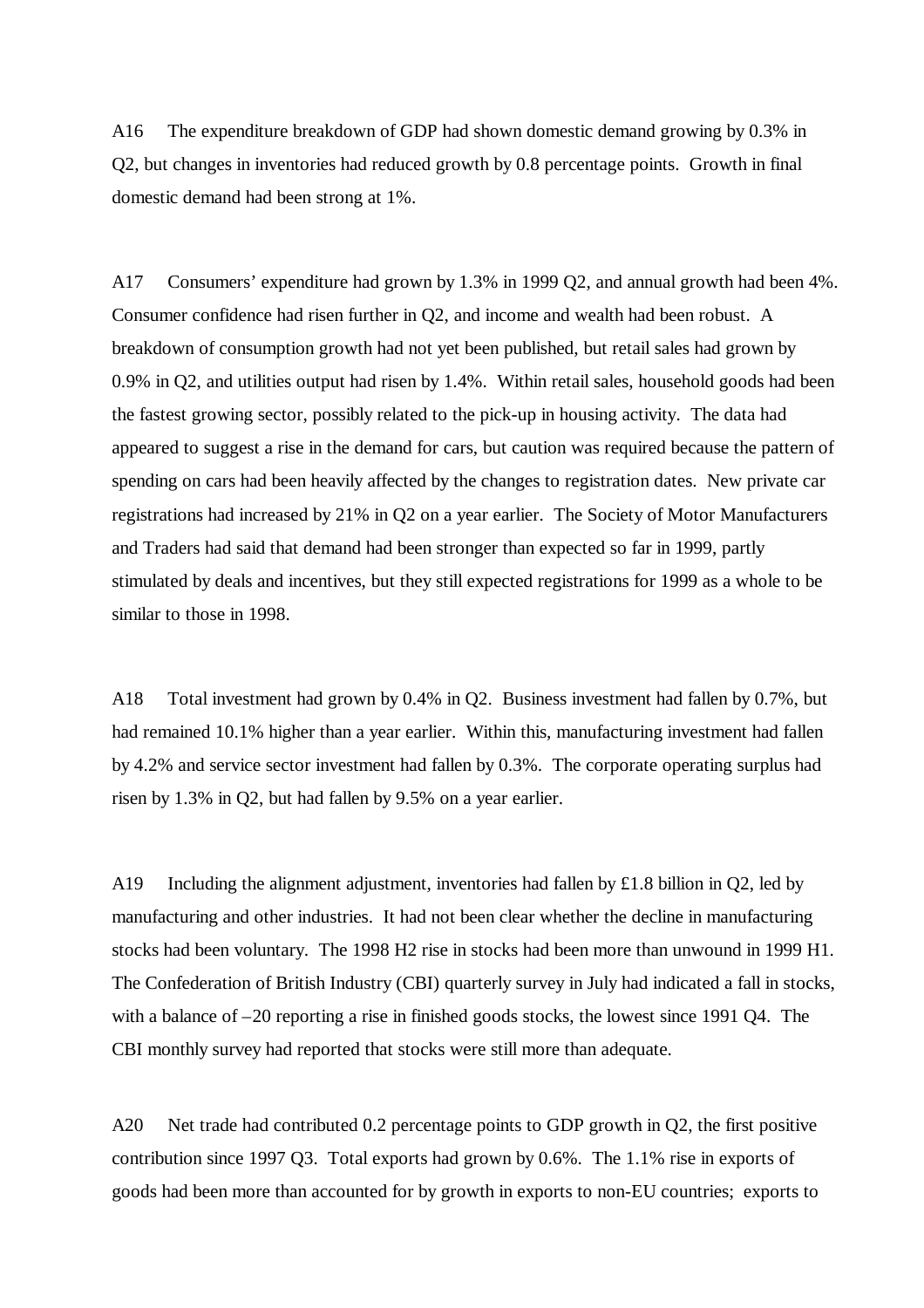the EU had fallen by 1.2%. UK imports of goods and services had fallen by 0.2% in Q2, despite the strength of final domestic demand.

A21 Turning to indicators of Q3 activity, manufacturing output had risen by 0.3% in July and retail sales volumes had risen by 0.1%. On a slightly longer view, retail sales growth appeared to be above trend. Retail sales had growth by 1.3% on the three months to July compared with the previous three months, and 2.9% compared with a year earlier. There had been far less of an upturn in retail sales values, which may have accounted for the more downbeat retail sentiment and the more subdued picture from the Agents. The CBI Distributive Trades survey had shown a balance of +33 respondents reporting higher growth in August, and the outlook for September had been for further growth. The GfK consumer confidence index had increased in August to +4.9, but the MORI measure of confidence (which was more volatile and had a smaller sample) had fallen to -12.

A22 House prices had risen strongly in August, with the Halifax measure rising by 1.1%, and the Nationwide measure by 2.5%. Housing activity had also continued to recover. Particulars delivered had risen by 5.8% in July and had been 11.3% up on a year earlier, to the highest level since September 1992 (but still well below the level of the late 1980s). The July House Builders' Federation survey had shown a net balance of +37 respondents reporting an increase in net reservations, and the Royal Institute of Chartered Surveyors sales balance had remained high at +31. Loan approvals data had been flat in the three months to July compared to the previous three months, but remained at a high level. Private housing starts had risen by 4% in July, but had fallen by 2% on a year earlier.

A23 Survey balances of manufacturing investment intentions had remained well below their average levels. The CBI Industrial Trends survey had shown output expectations balances up to  $+17$ , the highest level since October 1997. Orders had been around their average, at  $-22$ , but well below 1997 levels, and export order books had remained weak at –37. The Chartered Institute of Purchasing and Supply (CIPS) manufacturing survey had shown continued growth in output, with the index at 57.2 in August. The survey had also shown modest growth in export orders, with the index at 52.6. The CIPS services survey had remained strong, at 57.3 in August, with financial services strongest, but computing and IT weaker. The CIPS construction index had also been strong at 60.8, with housing and commercial orders rising. Construction new orders had shown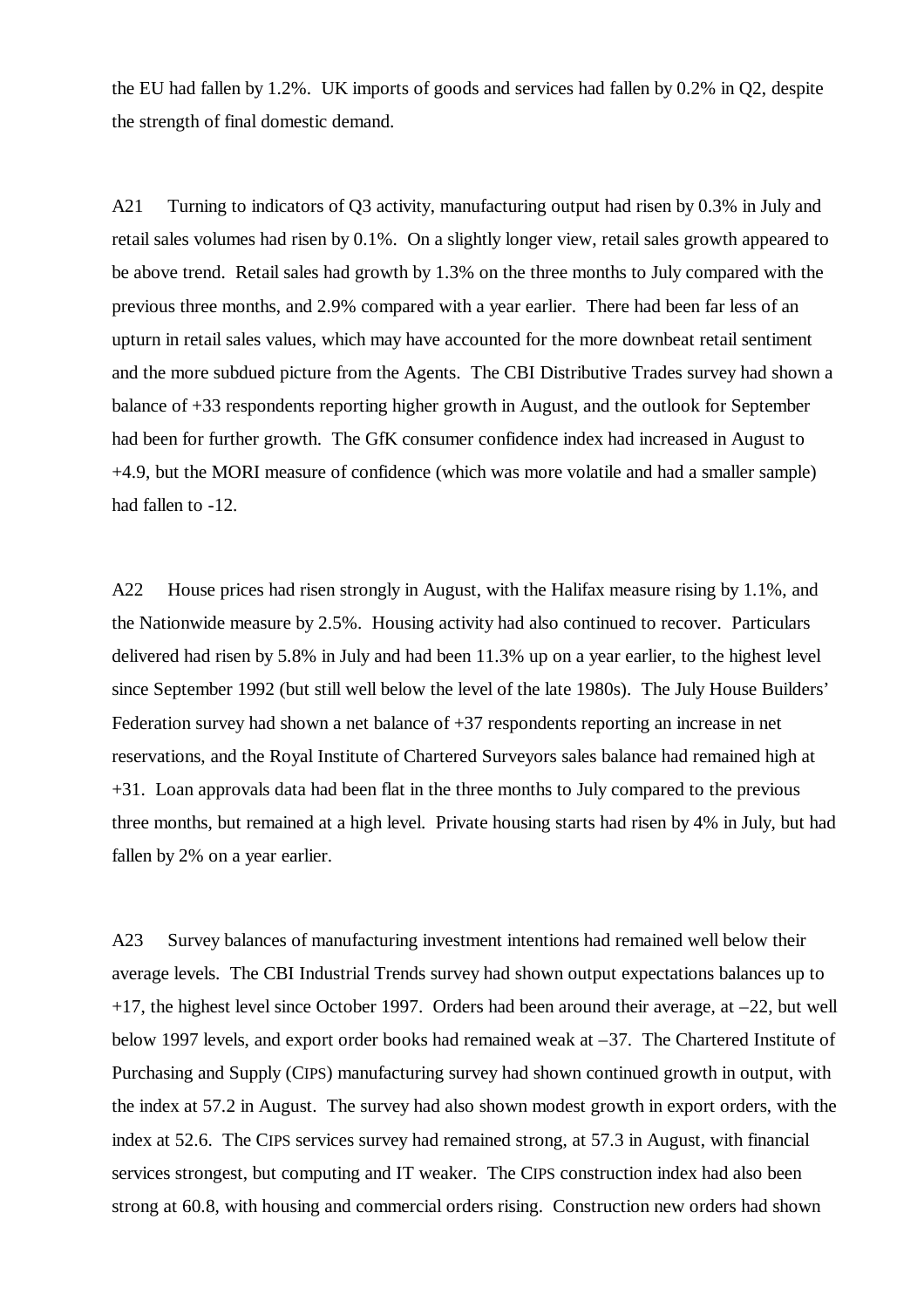slight growth over the latest three months (0.6%), but had been 2.6% below their level in the same period in 1998.

#### **IV The labour market**

A24 Employment growth had continued to slow. According to the Labour Force Survey (LFS), employment had grown by 43,000 (0.2%) in Q2, compared with Q1. This increase had been more than accounted for by a rise in full-time employment. The total number of hours worked had increased by 0.2% between Q1 and Q2, but average hours worked per person in Q2 had still been 0.7% lower than a year earlier.

A25 The August CIPS surveys had suggested that the rate of decline of manufacturing employment had slowed, but that employment growth in services and construction had eased slightly. The Federation of Recruitment and Employment Services (FRES) survey had indicated increasing shortages of permanent and temporary staff in August. But the latest reports by the Bank's regional Agents had suggested little overall change in labour and skill shortages. The stock of Jobcentre vacancies (adjusted for recent data problems) had remained broadly flat in July.

A26 Both official measures of unemployment had fallen. LFS unemployment had decreased by 62,000 in Q2, and the rate had fallen to 6.0%, the lowest since the series started in 1984. The fall had been largely accounted for by lower short-term unemployment; long-term unemployment had remained broadly flat. The claimant count unemployment rate had fallen from 4.4% in June to 4.3% in July.

A27 Labour market inactivity had risen by 58,000 in Q2, about half of which had reflected an increase in the number of people who said that they did not want a job. In an accounting sense, employment growth had been associated with falling inactivity over the past year or so. But in Q2, inactivity had risen, associated with falling unemployment. Recent movements in inactivity had been hard to explain in terms of economic factors.

A28 Whole-economy headline average earnings growth, a three-month moving average, had risen to 4.4% in June. The twelve-month growth rate of earnings had risen sharply, to 5.2% in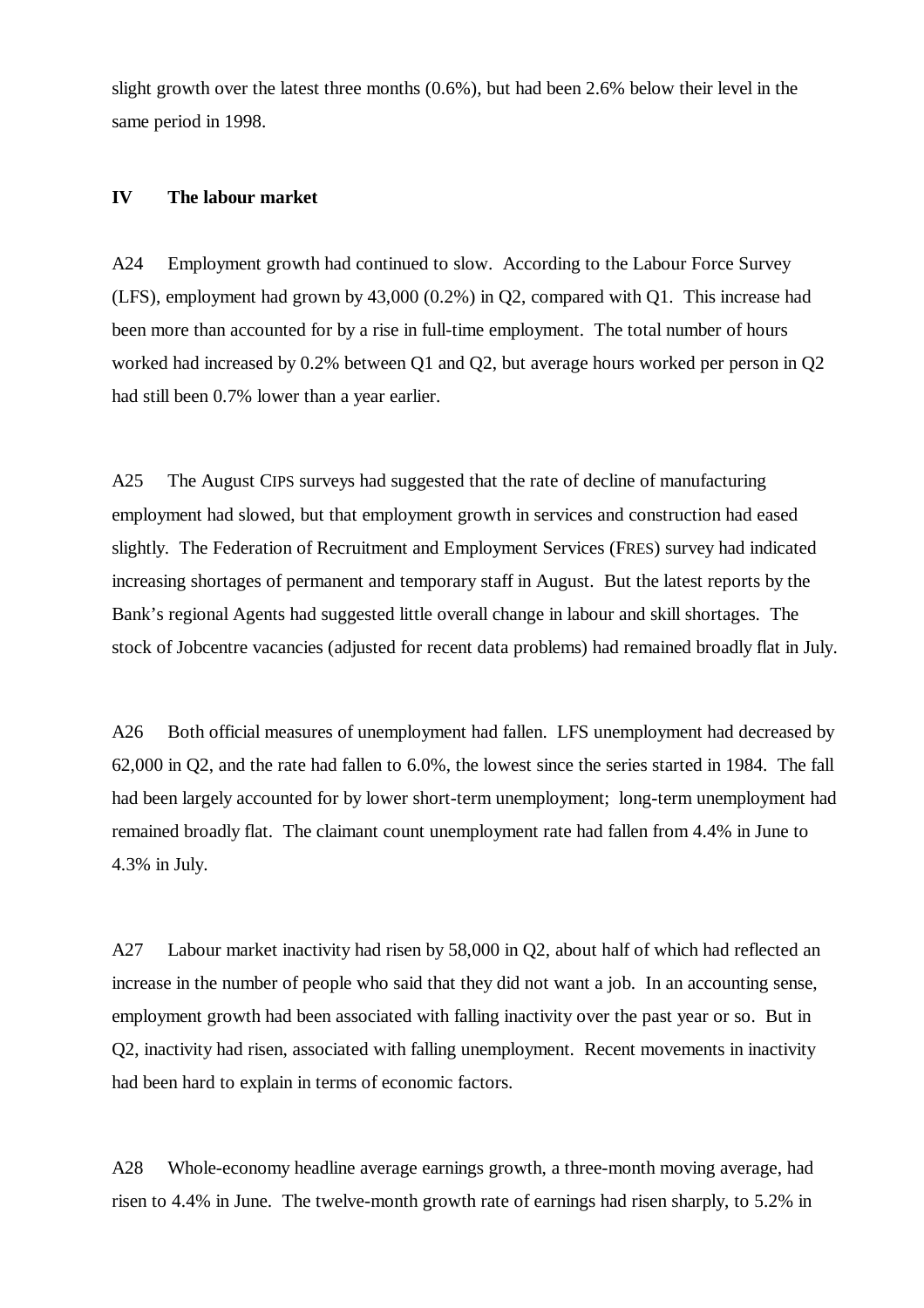June, from a revised 4.1% in May and 4.0% in April, as private service sector earnings had increased markedly. The upturn between April and June had been affected by bonus payments. First, slower earnings growth in April and May 1999 had been to some extent the counterpart of unusually large bonuses in April and May 1998. Second, earnings growth in June had been boosted by bonuses paid by firms in the telecommunications sector, some of which had been paid in different months in previous years. A smoothed measure of earnings growth, generated using a statistical filter, had been 4.7% in June, although the profile of this measure tended to be sensitive to the arrival of new data.

A29 The August FRES survey had indicated a further rise in the earnings growth of permanent staff supplied by job agencies. But earnings growth as measured by the Reward index had fallen further in July. The Bank measure of twelve-month whole-economy settlements had been falling since the end of 1998, and had reached 3.5% in July. The three-month whole-economy measure had been relatively stable, at 3.2%, but service sector settlements had continued to fall. Other published measures had been somewhat lower than the Bank's in recent months, but some of these differences could be explained by the fact that outside measures were not employmentweighted. In contrast to nominal measures of settlements, estimates of the real value of settlements had been increasing.

#### **V Prices**

A30 The oil price had continued to rise. The one-month future price of Brent crude oil had reached \$21 at the end of August, over 100% higher than in December 1998. The average price in August had been about 9% higher than in July. Recent price rises had been driven by OPEC supply cuts, though stronger world demand had also been a factor. The Consensus Economics forecast was for prices to fall from these levels over the following months. In the past, oil price rises had normally been passed on quickly and fully to both output and retail petroleum prices.

A31 Excluding oil, there had been little change in the underlying picture for commodity prices. The Bank's index of commodity prices including oil had risen by 4.5% in the year to July; excluding oil, it had fallen by 2.7%. The index had been reweighted to reflect the pattern of UK demand in 1995. This has brought down the growth rates slightly in recent months, but overall had made little difference to the profile. Metals prices had increased markedly over the month.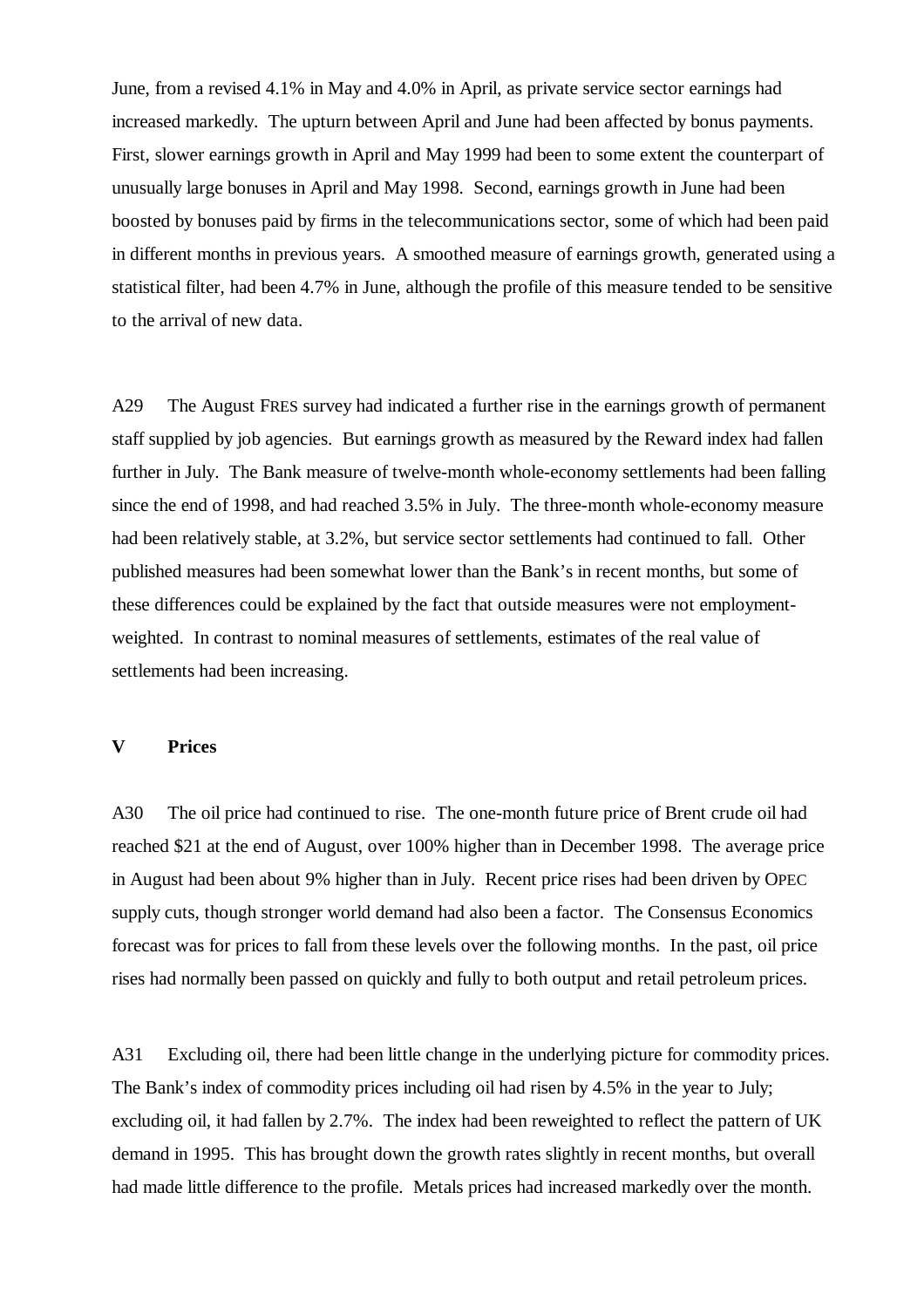A32 Producer input prices had risen sharply in July, by 3.4% compared with June, mainly due to oil prices, but also because of higher imported material prices. Annual input price inflation had become positive for the first time since 1996. Annual output price inflation had risen to 1.1%. The rise in output prices since the beginning of the year had been more than accounted for by rising petroleum product prices (reflecting both oil price and duty effects). Annual output price inflation excluding food, tobacco, beverages and petrol had remained negative. The CBI Industrial Trends survey had suggested that output price inflation would remain muted in the near future.

A33 The GDP deflator had increased by 1.5% in the year to Q2, its second lowest annual rate of increase since 1963. The annual inflation rate of household expenditure, which accounted for close to two thirds of GDP, had continued to slow, as had inflation in the domestic demand deflator. Both the import and export deflators had risen in the second quarter, but the annual inflation rates had remained negative. The retail sales deflator had been unchanged in July, on both a month and a year earlier. The RPIX and GDP-based measures of domestically generated inflation had fallen in the second quarter, to 3.6% and 1.7% respectively.

A34 RPIX inflation had remained unchanged at 2.2% in July. RPIY inflation had increased slightly to 1.6%. HICP inflation had fallen by 0.1 percentage points to 1.3%. Insurance and tobacco prices had made the largest positive contributions to the change in RPIX inflation; household goods, housing depreciation and food prices had made the largest negative contributions.

### **VI Reports by the Bank's regional Agents**

A35 The Bank's regional Agents reported that, overall, the pace of recovery had been gathering some speed, but the picture had remained uneven, both sectorally and geographically. The recovery had appeared to be stronger in the south of England. Agriculture had remained weak. Growth in manufacturing output had been positive, but varied from sector to sector. IT and communications-related output had shown the strongest growth; most other sectors had recorded only modest growth. Construction output had remained at a high level, although in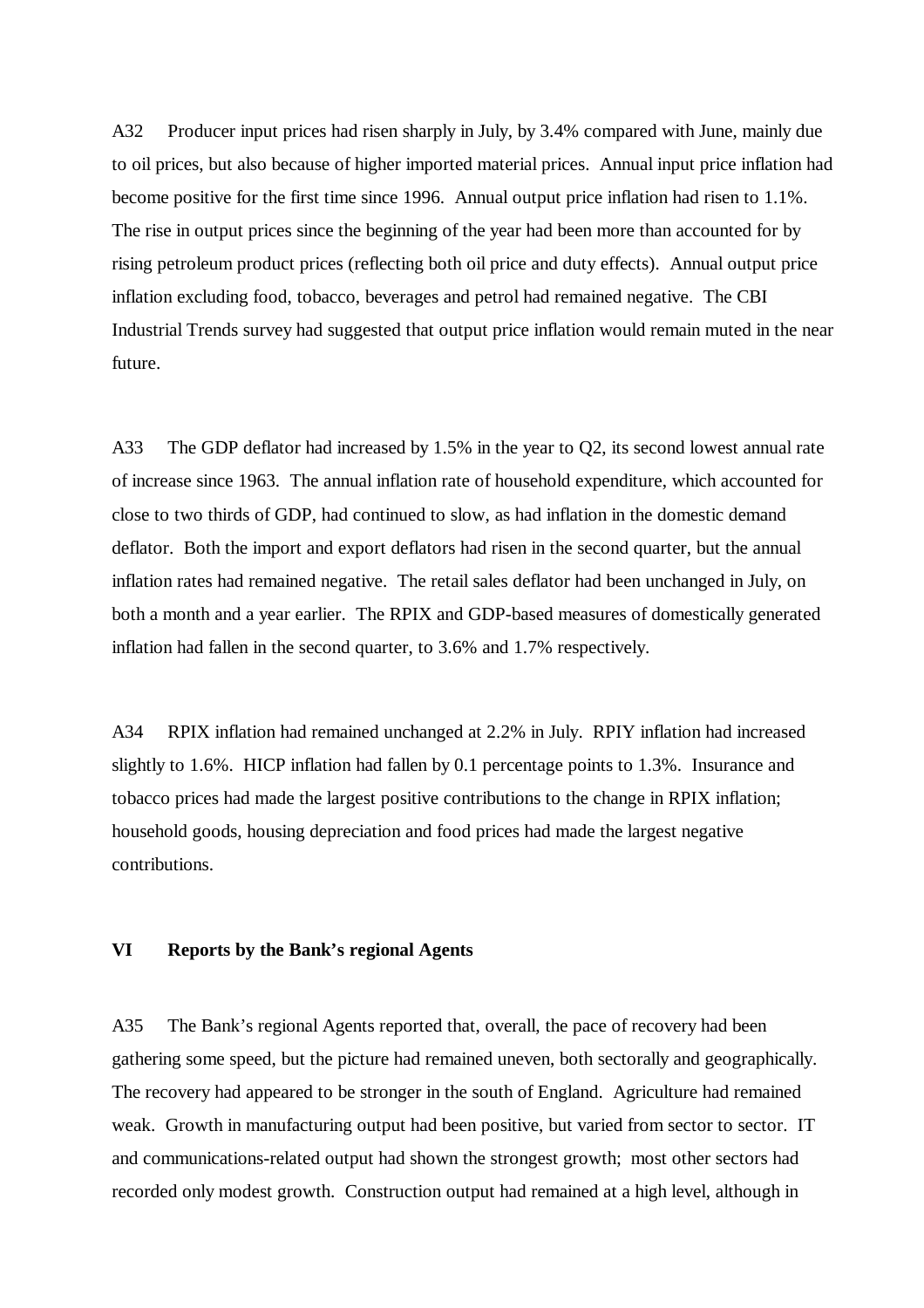some areas, growth appeared to have levelled off. Demand for housing had been rising in the south of England and in pockets elsewhere. Business and professional services activity had been strong. Overall, consumer demand had continued to grow steadily. The retail picture had been mixed: discount stores had continued to record stronger growth than department stores. Firms had reported that the worst had passed in overseas markets, although import competition had remained a problem. Order levels had improved as world demand had picked up.

A36 There had been evidence that, after a slight easing, labour markets in some areas had begun to tighten again. In parts of the South East and London, the demand for labour remained high. Any renewed pressure had not yet shown through in pay, although there was an expectation of higher settlements in the future. Recent wage settlements had been, on the whole, lower than a year ago, at around 2%-3% for manufacturing and 3%-5% for services. There had been some pay freezes, but also some significantly higher rises.

A37 Input prices had generally flattened out, although there had been evidence of increasing raw materials prices of metals and oil. There had been little change in manufacturing output prices. By contrast, upward pressure on services prices had remained noticeable at the higher value-added end. Retail price inflation had stayed low, kept down by competition and consumer spending behaviour. House prices had been rising, particularly sharply in areas such as London and the South East.

#### **VII Market intelligence**

A38 Short-term market interest rates had fallen a little since the August MPC meeting. But there had been larger intra-month movements, mainly reflecting US data releases and the publication of the *Inflation Report* and the minutes of the August MPC meeting. Rates implied by short sterling futures had continued to exceed those implied by surveys of economists' forecasts, but many fewer economists now expected any further reduction in official rates. And evidence from options suggested, if anything, an upside rather than a downside risk to market interest rates over the next year or so. Two main views of the likely future path of official interest rates had been expressed in the market, with one expecting a rise in rates this year and the other expecting no rise until next year, if at all. Particular issues highlighted had included the housing market, the divergence of the paths of real and nominal wages, the composition of GDP, and the expected